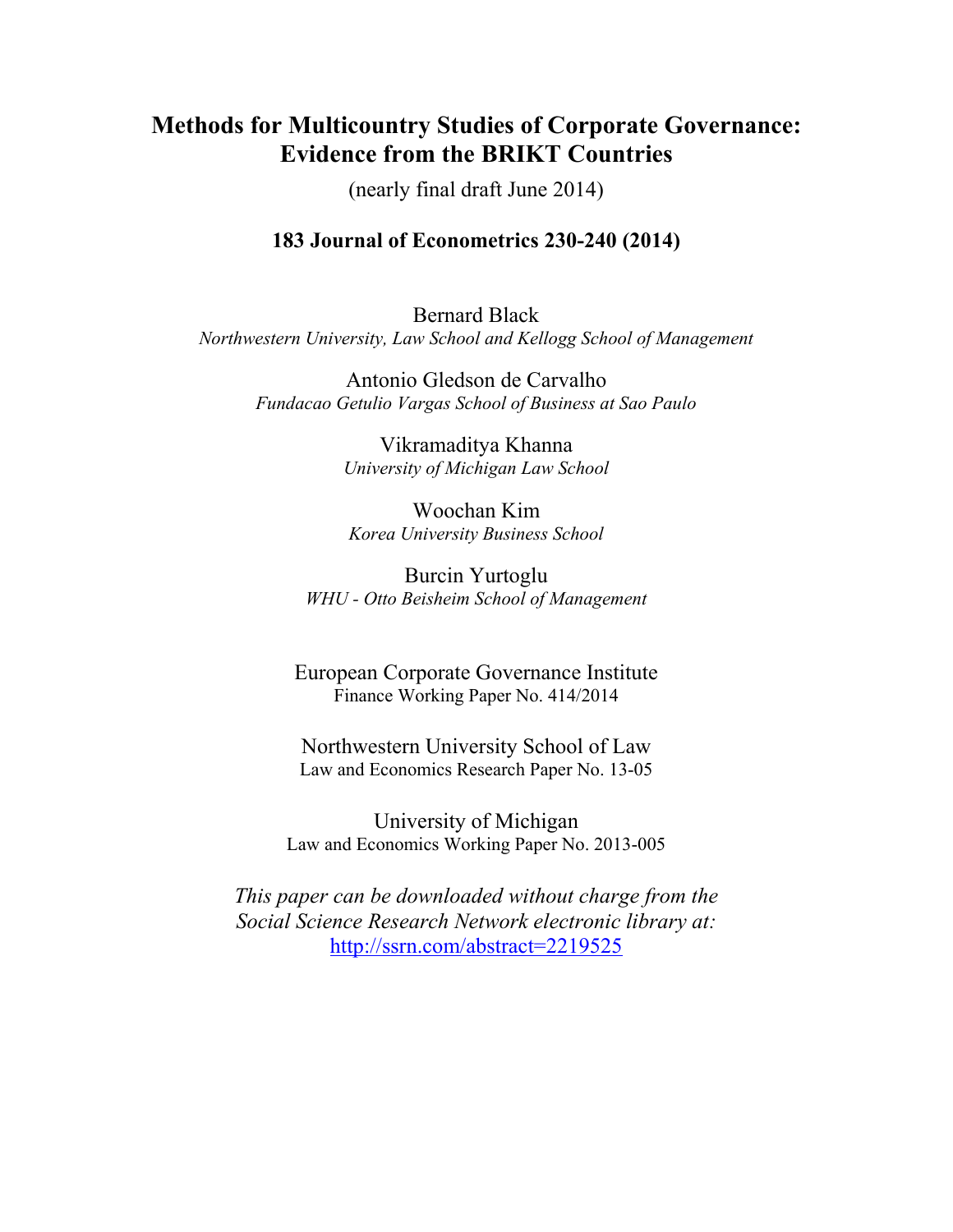## **Methods for Multicountry Studies of Corporate Governance: Evidence from the BRIKT Countries\***

**© 2014 Bernard S. Black. All rights reserved.** 

**Abstract**. We discuss empirical challenges in multicountry studies of the effects of firm-level corporate governance on firm value, focusing on emerging markets. We assess the severe data, "construct validity," and endogeneity issues in these studies, propose methods to respond to those issues, and apply those methods to a study of five major emerging markets -- Brazil, India, Korea, Russia, and Turkey. We develop unique time-series datasets on governance in each country. We address construct validity by building country-specific indices which reflect local norms and institutions. These similar-but-not-identical indices predict firm market value in each country, and when pooled across countries in firm fixed-effects (FE) and random-effects (RE) regressions. In contrast, a "common index" that uses the same elements in each country, has no predictive power in FE regressions. For the country-specific and pooled indices, FE and RE coefficients on governance are generally lower than in pooled OLS regressions, and coefficients with extensive covariates are generally lower than with limited covariates. These results confirm the value of using FE or RE with extensive covariates to reduce omitted variable bias. We develop lower bounds on our estimates which reflect potential omitted variable bias.

**Keywords**: Brazil, Korea, India, Russia, Turkey, corporate governance, boards of directors, disclosure, shareholder rights, sensitivity bounds.

JEL codes: G18, G30, G34, G39, K22, K29

\* We thank the *Journal of Econometrics* special editor, two anonymous referees, Vladimir Atanasov, Stijn Claessens, Art Durnev, Zev Eigen, Howell Jackson, Louis Kaplow, Mitchell Petersen, and Elie Tamer for comments and suggestions, Harun Akbas, Humberto Gallucci, Pranav Garg, Lorena Keller, Terence Leong, Joelson Sampaio, and Ben Thompson for research assistance; and Northwestern and Michigan Law Schools, Corporate Governance Forum of Turkey, at Sabanci University (Istanbul), WHU – Otto Beisheim School of Management, and the International Finance Corporation for financial support for data collection. We are grateful to the Asian Instiute of Corporate Governance, the Bovespa stockmarket, the Brazilian Comissao de Valores Mobiliarios, the Instituto Brasileiro de Governança Corporativa, and (Indian) National Stock Exchange and Bombay Stock Exchange, and the Indian Institute of Management, Bangalore, for supporting our survey efforts, and the Korea Corporate Governance Service for providing their survey results to us. Our Korea, Russia, and Turkey datasets and replication statistical code will be posted on the Social Science Research Network at www.ssrn.com and linked to the expanded working paper version of this article. The Brazil, India, and pooled datasets are available from the authors to researchers who agree to maintain the needed confidentiality.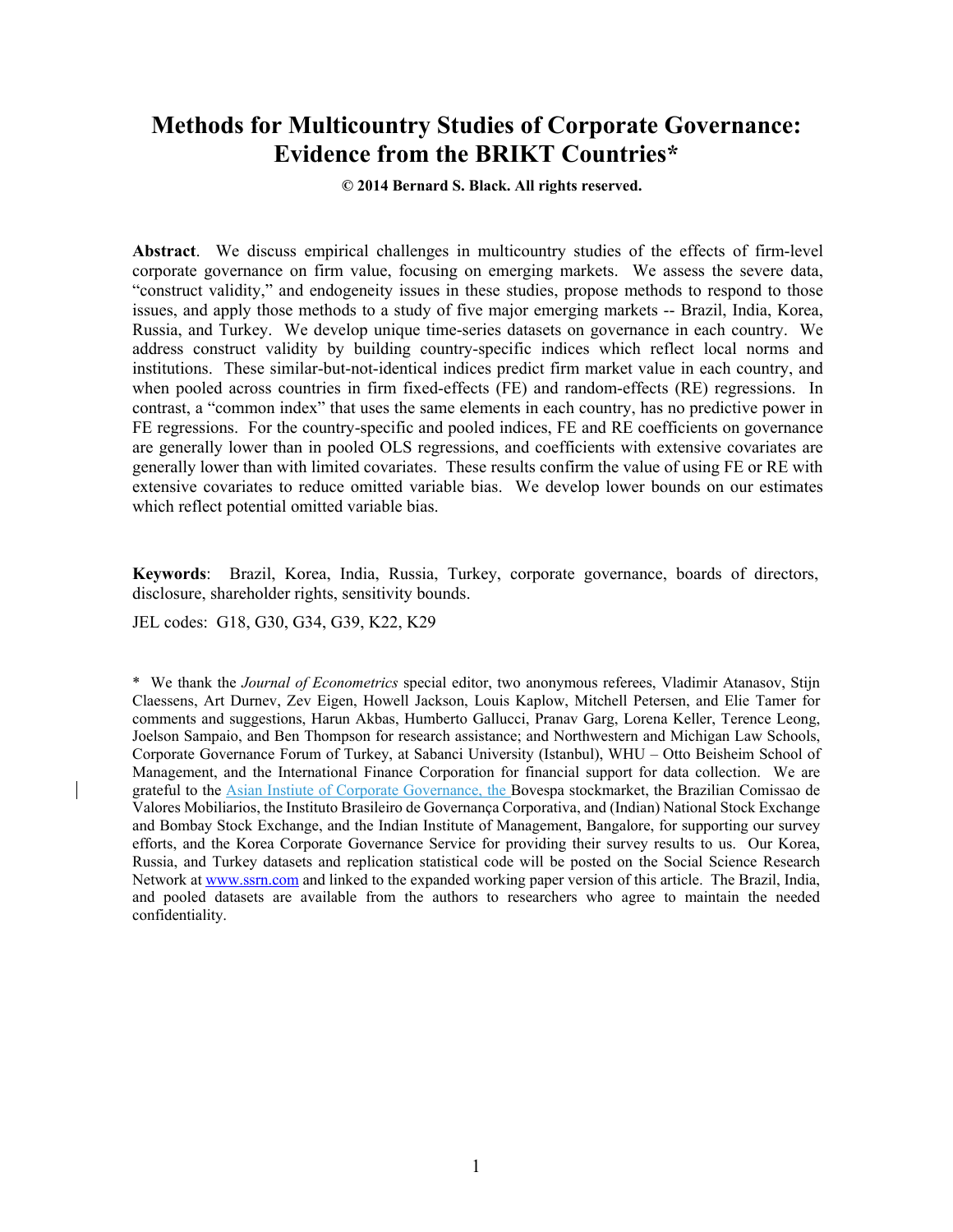#### **1. Introduction**

Studies of whether firm-level corporate governance affects firm market value face three core, related obstacles to identification. These can be broadly classified as "construct validity" (see Shadish, Cook and Campbell, 2002); limited data; and endogeneity. Data and construct validity concerns are especially severe in multicountry studies and in emerging markets, which are the focus of this study.

Construct validity is central in corporate governance research, yet rarely addressed. A governance index is a construct that imperfectly measures unobserved underlying governance. There is no direct way to quantify the gap between the construct and the underlying concept. Moreover, what matters in corporate governance often depends on local norms and institutions, which vary widely across countries. Thus, particular elements of a governance index may fit underlying governance well in some countries but poorly in others.

A second core problem is lack of data on governance. Time-series data are scarce. Often, data on particular governance elements are available in some countries but not in others. As we show, it is impossible to use public data to build a broad governance index based on common elements (a "common index"), even across the five countries we study. It is nearly impossible to do so even if one can rely on nonpublic data from surveys of firms, as we do in Brazil, India, and Korea. The best common index we can build has weak predictive power, perhaps because it is a poor measure of underlying governance.

The third core problem is endogeneity, which comes in several forms. Omitted variable bias is of particular concern. In individual countries, one can sometimes find natural experiments that provide identification for particular aspects of governance. In a multicountry study, this research design is not feasible. The next best approach, and the one we pursue here, is to build panel data and use firm fixed or random effects, plus extensive covariates, to limit (but not eliminate) omitted variable bias.

Most prior research on the relationship between corporate governance and market value in emerging markets suffers from these problems. The literature contains two principal strategies: single country studies ("deep and narrow") and "massively multicountry" studies that pool firms across many countries ("broad and shallow"). Single country studies suffer from limited sample sizes and lack of generalizability. Massively multicountry studies can provide reasonable sample sizes and are potentially generalizable, but to date, have failed to address these core obstacles to credible inference.1

We propose methods to respond to these challenges and then apply the methods to a study of five major emerging markets: Brazil, India, Korea, Russia, and Turkey ("BRIKT" countries).<sup>2</sup> Together, these countries provide a representative sample of moderately developed emerging markets. They differ in many ways, including legal traditions, language, culture, geographic location, and background legal rules.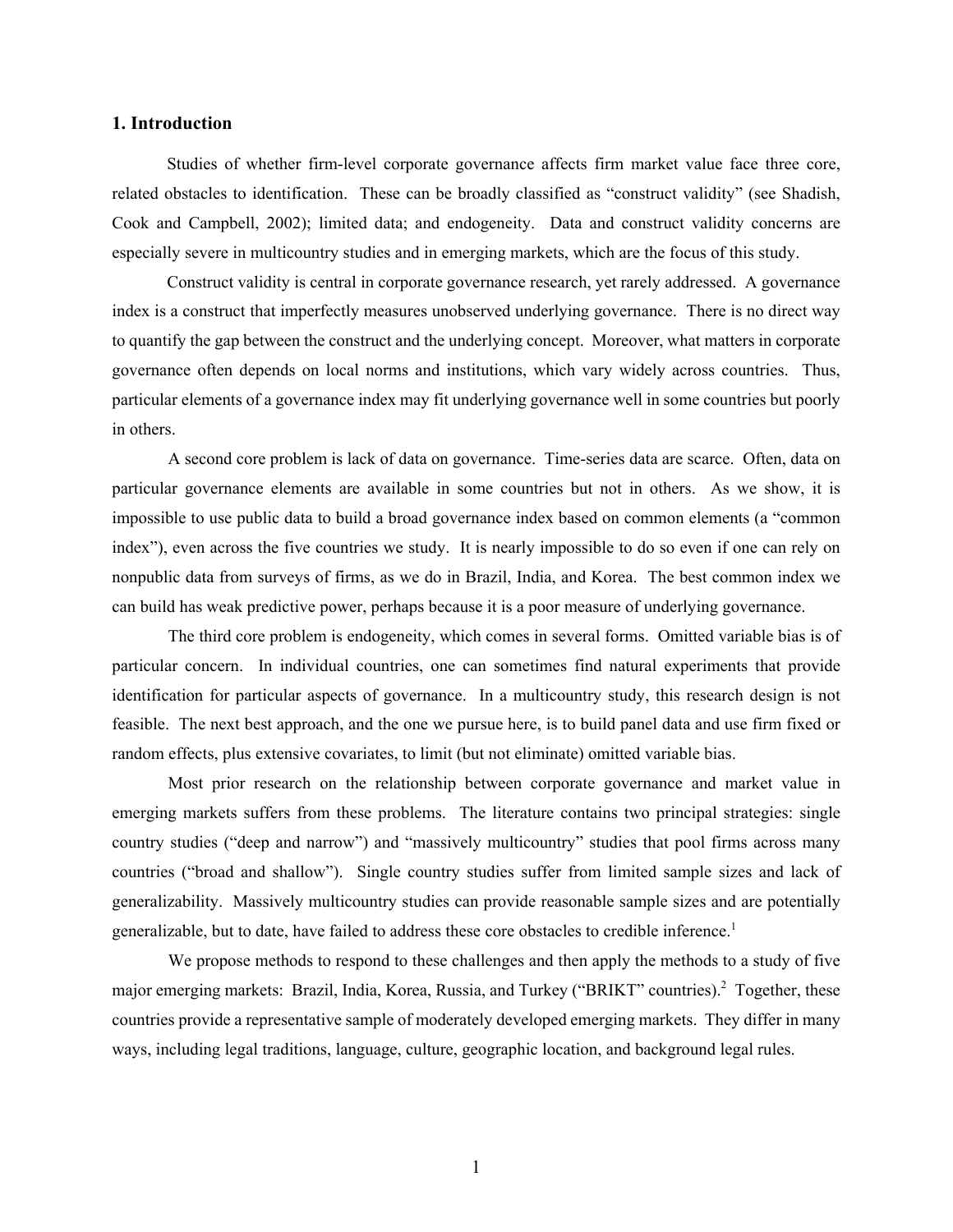We address data limitations by compiling, largely by hand, time-series data on governance in each country. Our data covers many though not all public firms in each country. Our overall dataset is, we believe, close to the best that researchers can currently build across multiple emerging markets.

We address construct validity by building country-specific corporate governance indices ("country *CGI*") which reflect local norms and institutions. Each is comprised (data permitting) of "subindices" for board structure, board procedure, disclosure, ownership structure, minority shareholder rights, and control of related party transactions. Each subindex is comprised of one or more governance "elements" that seek to capture specific aspects of governance that we consider relevant in each country. The subindices for each country are broadly similar, but the individual elements vary across countries, and reflect the norms, institutions, and data limitations in each country. In contrast, prior multicountry studies rely on a "common index," comprised of the same elements in each country. Our approach – conducting a multicountry study using similar-but-not-identical country indices – can be seen as a "middle way" between single-country studies, from which it is hard to generalize, and massively multicountry studies.<sup>3</sup>

Using our country *CGI* indices, we assess whether governance predicts firm market value (proxied by Tobin's *q*) in each country, in firm fixed effects (FE) and random effects (RE) specifications. We find positive coefficients on country *CGI* in all five countries, which are statistically significant in RE (in all five countries) and in FE (in all but Brazil). We then pool the indices across our countries (except Russia, which we cannot use when pooling), to create a Pooled *CGI* index. We find strong evidence with both RE and FE that Pooled *CGI* predicts higher Tobin's *q*.

We also generate a "Common Index," which consists of the 15 elements available in all four countries and useful in at least two of them (we require this because we seek to assess the relationship between governance and Tobin's *q across countries*). The Common Index has weak predictive power with RE and none with FE. In regressions including both the Common Index and either Pooled *CGI* or a "noncommon" index built from the remaining elements, the Common Index has no power to predict Tobin's *q*. Instead, power comes entirely from the country-specific elements included in the non-common index.

Omitted variable bias is important. In both individual country and pooled regressions, coefficients on *CGI* are generally higher in weaker designs (pooled OLS versus RE; RE versus FE). This suggests that firm effects are important and that an FE specification is preferred, if feasible. Coefficients are also generally higher with fewer covariates. This provides evidence that to limit omitted variable bias, extensive covariates are important, in addition to firm effects. In multicountry studies that use regressions on pooled data across countries, it is important to interact the covariates with country dummies, thus allowing for country-specific "response surfaces."

We then assess the sensitivity of our estimates to remaining omitted variable bias using two sets of bounds, adapted respectively from Hosman, Hansen, and Holland (2010) and Altonji, Elder and Taber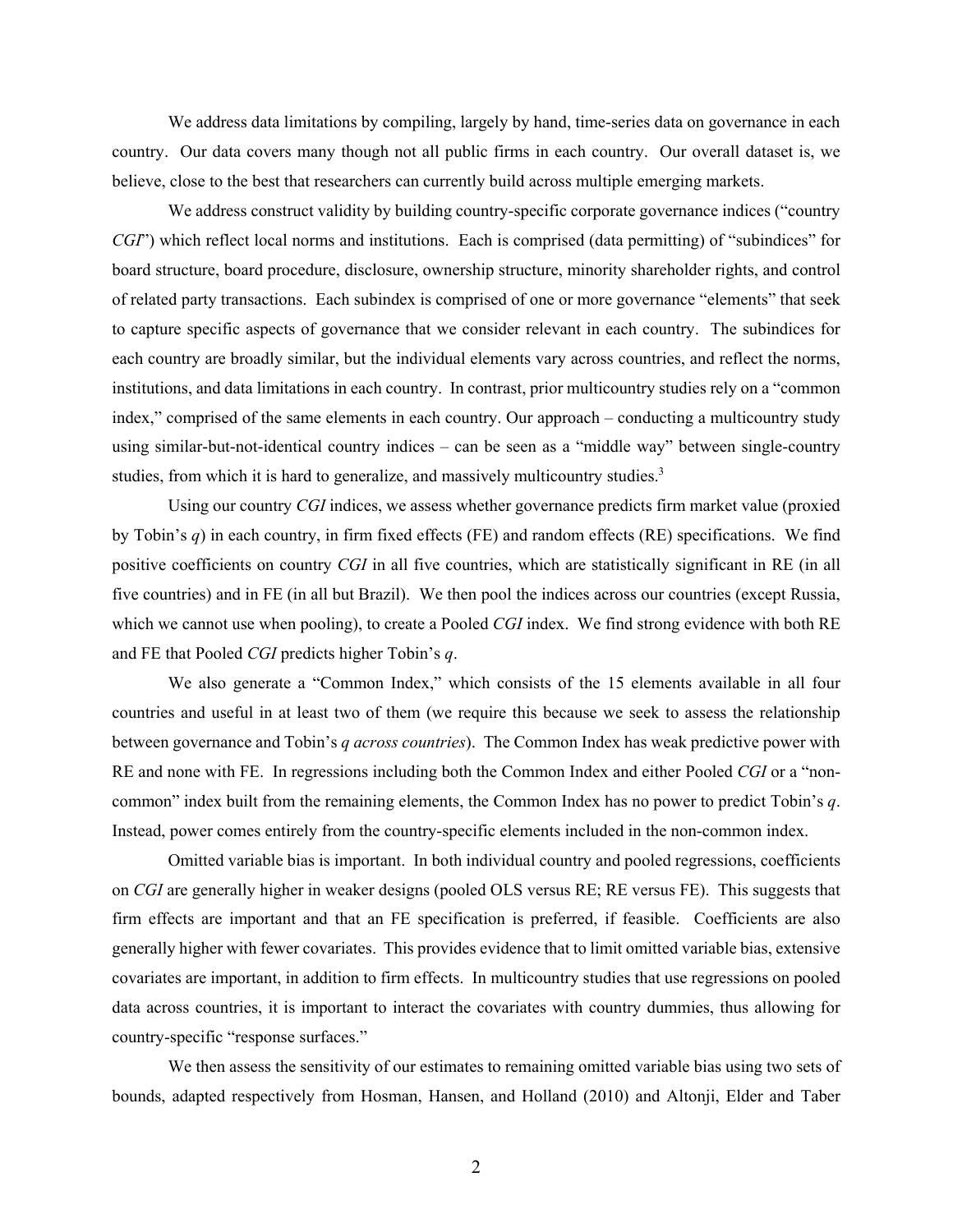(2005). These bounds use the sensitivity of coefficient estimates to *included* covariates to estimate lower bounds on those coefficients under assumptions about the extent of bias from omitted covariates. The lower bounds for country *CGI* are positive in all five countries and statistically significant in Korea and Russia, as well as for Pooled *CGI*.

We study here only firm-level governance in emerging markets. But the concerns we raise with common indices also apply to multicountry indices in developed markets such as the Institutional Shareholder Services index (e.g., Aggarwal et al., 2009), widely used indices of anti-director rights and creditor rights (La Porta et al., 1997, 1998), and measures of economic competitiveness (e.g., World Bank, 2013). In all these areas, we face a choice between a common index, whose elements may poorly capture the underlying concept in some countries, and richer, country-specific measures with uncertain generalizability.

This paper proceeds as follows. Section 2 describes our country-level governance indices. Section 3 develops our methodology. Section 4 presents results for individual countries. Section 5 presents pooled cross-country results. Section 6 contains sensitivity analyses, and Section 7 concludes.

#### **2. Samples, Governance Surveys, and Indices**

To build country governance indices, we rely on nonpublic data from firm surveys that we conduct in Brazil (2004, 2006, 2009) and India (2006, 2007, 2012), nonpublic data from surveys conducted by the Korea Corporate Governance Service in Korea (1998-2004), public data (from firm annual reports) in Turkey (2006-2012), and a mix of public and nonpublic data in Russia (1999-2005). This data collection effort greatly improves data quality compared to public data or commercial surveys, but also limits sample size and available years.

We build country indices as follows. We first identify specific governance "elements." We include an element in a country index if: (i) it is often believed to correspond to good governance (sometimes with empirical support, but more often not); (ii) it is relevant to governance in the judgment of the "local" coauthor in each country; (iii) we have reasonably complete data across firms; (iv) there is reasonable variation across firms; and (v) the element is not too similar to another element. Below, we use Brazil as an example to illustrate our approach. An expanded working paper provides information on data sources and indices for all five countries (Black et al., 2014a).

#### *2.1. Brazil CGI as Illustrative Example*

Brazil *CGI* (*BCGI*) is based on surveys distributed in 2004, 2006, and 2009 (for details, see Black, de Carvalho and Gorga, 2010). We exclude banks, government-controlled firms, and subsidiaries of foreign firms. We can measure *BCGI*, Tobin's *q*, and covariates for 170 firms, of which 72 answered two or more surveys. *BCGI* consists of six equally weighted subindices for Board Structure, Board Procedure,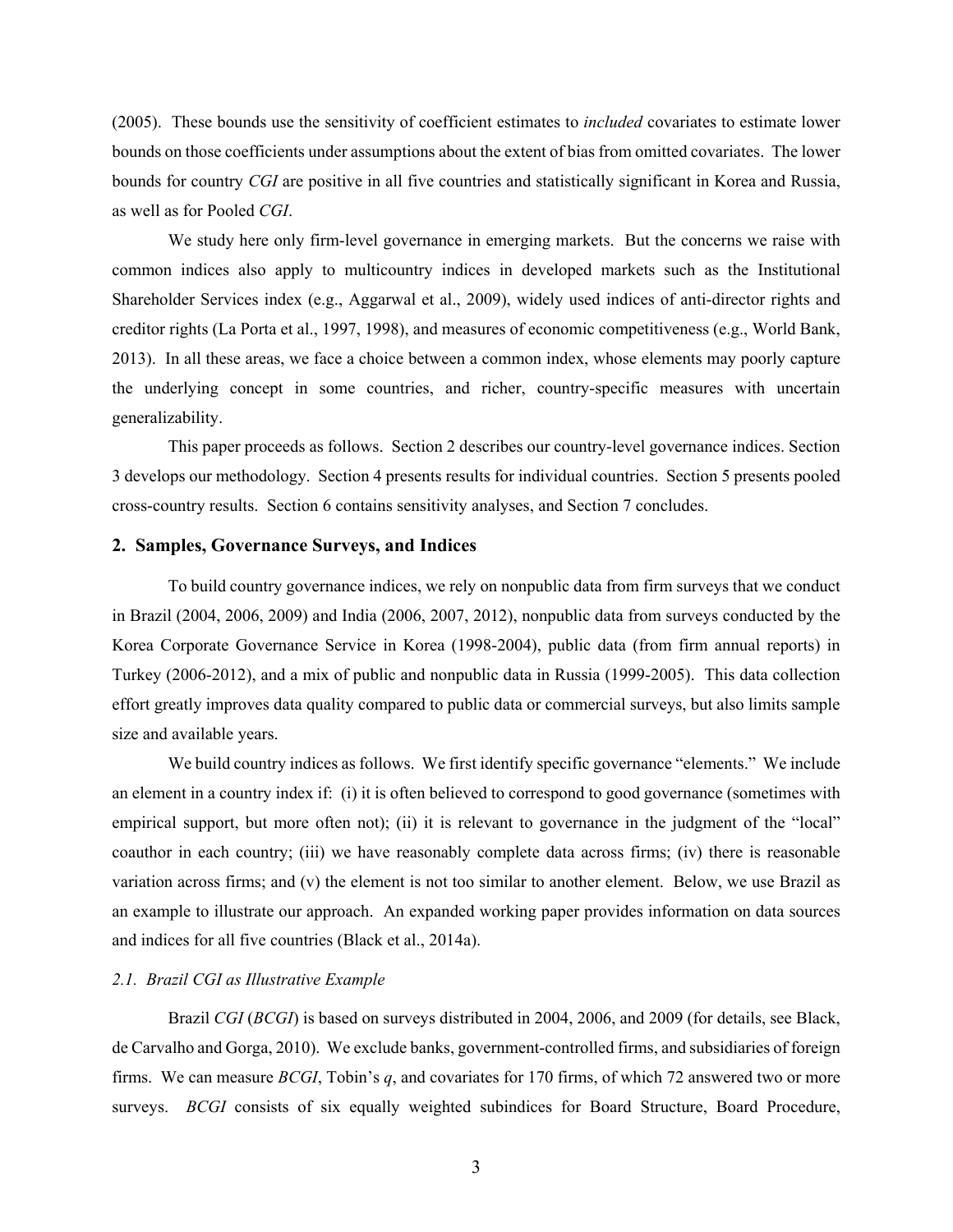Disclosure, Ownership Structure, Shareholder Rights, and Related-Party Transactions (RPTs), which reflect 41 governance elements. Most elements are binary ("1" if a firm has the attribute, "0" otherwise); we scale continuous elements to  $0\nu$ . Table 1 lists the elements of two key subindices – board structure (7) elements) and disclosure (11 elements). The expanded working paper covers other subindices and provides details on the elements and why we chose them.

Within each subindex, we weight each element equally, scale each subindex to run from  $0\nu$ 100, and compute *BCGI* as an average of the subindex scores. *BCGI* values range from 19.1 to 91.5 (mean = 62.1).Table 2 provides summary statistics for our governance indices. For regressions, we scale each subindex to mean 0,  $\sigma = 1$ , sum the subindices, and rescale the sum to mean 0,  $\sigma = 1$ . Rescaling makes the coefficients on country *CGI* comparable across countries. We use a similar approach for India, Korea, and Turkey. Table 1 indicates in which countries the element is used, and whether data on that element are available or "feasible" (available but only with substantial additional effort).

*Russia*. Russia is different and illustrates the challenges in building a multicountry governance index. We lack the data to build our own index, and rely instead on six indices developed by different sources (for details, see Black, Love, and Rachinsky, 2006). We are not able to build subindices comparable to the other countries, so we cannot include Russia in Pooled *CGI*.

*Comparison to Developed Markets.* Our country indices are very different from an index appropriate for a developed market. For example, the developed market indices focus on takeover defenses, which are irrelevant for firms with a controlling shareholder or group, as is the case for most of the firms our sample. *BCGI* shares only 3 common elements with the 24-element Gompers, Ishii and Metrick (2003) index, and only four elements with the 44-element Institutional Shareholder Services index (Aggarwal et al., 2009).

#### *2.2. Commonalities and Differences across Countries*

We sought to build country indices that cover similar aspects of governance, while, adapting our governance elements to the available data, rules, and norms of each country. We hope that we partly succeeded in building similar subindices. Yet individual governance elements turn out to differ greatly across countries. Of the 121 elements used (in one of Brazil, India, Korea, and Turkey), only 33 are used in two or more countries, eight in three countries, and none in all four of these countries.

An alternative approach would be to insist that each country index contain the same governance elements. If one also required that the elements be publicly available in all five countries, the resulting "Public Index" would have only three elements: one board structure element (audit committee exists) and two disclosure elements (firm has English language financials; financial statements include statement of cash flows). Moreover, only some elements would be relevant in particular countries. In India, audit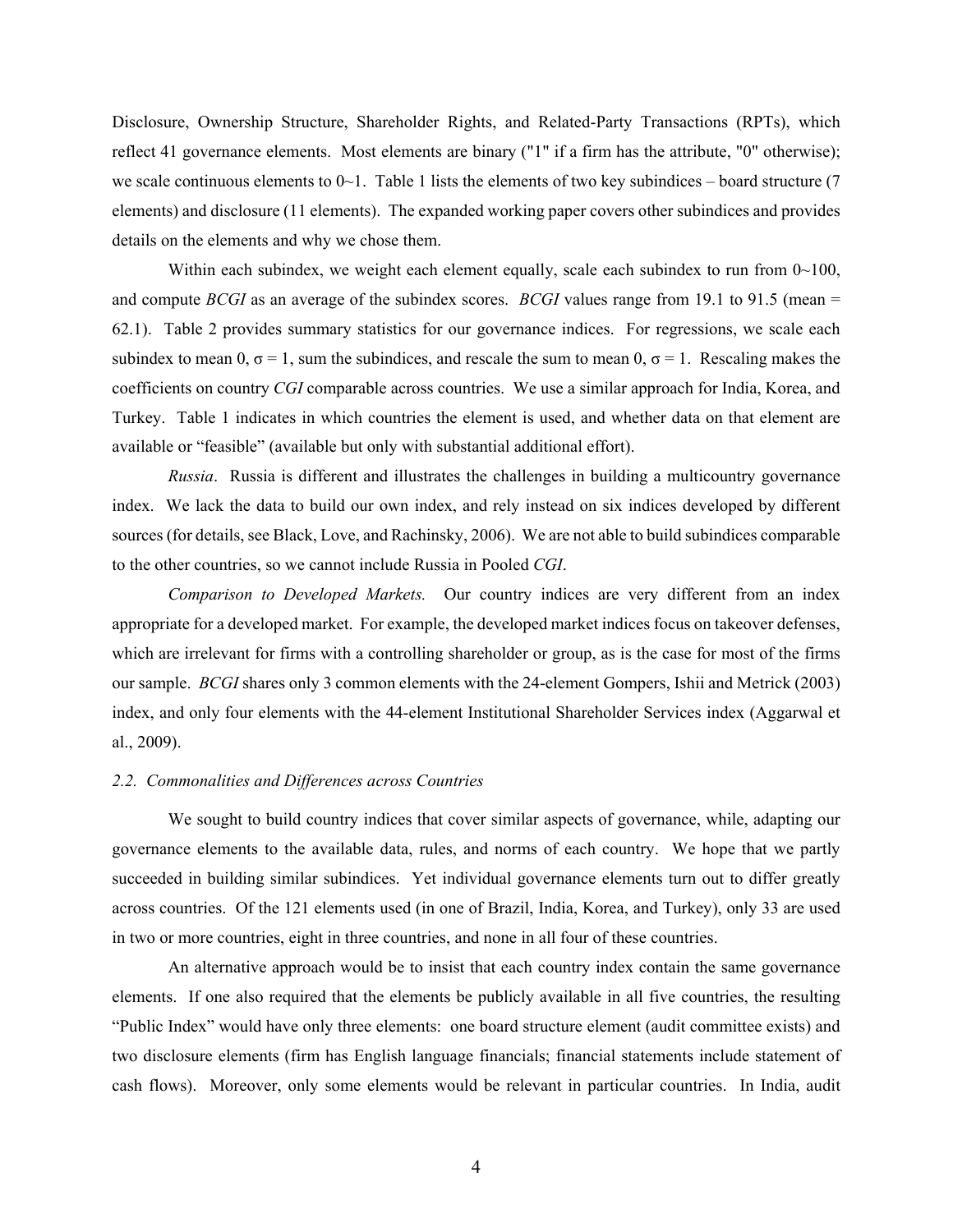committees are required, all financials are in English, and must include a statement of cash flows. This leaves no useful public elements at all. Thus, this is not a feasible strategy.

One can improve on the Public Index by using the nonpublic data from our surveys, at the cost of building an index that does not cover all public firms and cannot be easily replicated. We use our survey data to build a "Common Index" for Brazil, India, Korea, and Turkey, consisting of elements which are available in all four countries and useful in at least two of these countries. This index includes 15 elements: 5 for board structure, 4 for disclosure, 2 each for board procedure and ownership; and one each for shareholder rights and RPTs. Of the 15 elements, 12 are useful in three countries, but none are useful in all four. However, as we show below, the Common Index has little predictive value.

#### **3. Methodology: Construct Validity and Endogeneity Concerns**

#### *3.1. Embracing Construct Validity*

Prior multicountry studies have used the same governance index, with the same elements, in each country. Given our limited ability to build a meaningful common index, we adopt a different approach. We posit that there is an underlying, unobserved concept of "overall corporate governance", which induces the board and management to act to increase firm value, and that this concept can usefully be divided into unobserved "buckets" of board structure, board procedure, disclosure, ownership, shareholder rights, and RPT control; and that each bucket is composed of unobserved "aspects" of governance, such as *true* effectiveness of the board of directors; the audit committee (or a local substitute), and so on. Measuring corporate governance then involves developing measurable *constructs* – at the element, subindex, and overall index levels – that map decently onto unobserved true governance. That is, we are measuring constructs (elements) within larger constructs (subindices) within a still larger construct (overall country index). The mapping from constructs to underlying governance will depend on data availability and local rules and institutions. Both the observed and unobserved aspects of governance will differ across countries; thus, the elements we use to capture them must vary as well.

Also, we are interested in assessing whether a within-country *change* in governance predicts a change in Tobin's *q*, or another outcome variable, in a panel data setting. Governance *levels* also vary greatly across countries. Only elements with meaningful variation, both across firms and across time within firms, are useful. Those elements also vary substantially across countries. In particular, in each country, we cannot study elements that are required by law or otherwise universal or nearly so.

How will we know whether we have chosen sensible constructs – whether, say, Brazil and Turkey *CGI* measure similar things? A null result could mean either that governance does not affect Tobin's *q* or that we have built a poor construct. A result in some countries (but not others) could mean that governance only matters in those countries or that we have better constructs in those countries. But if we find a positive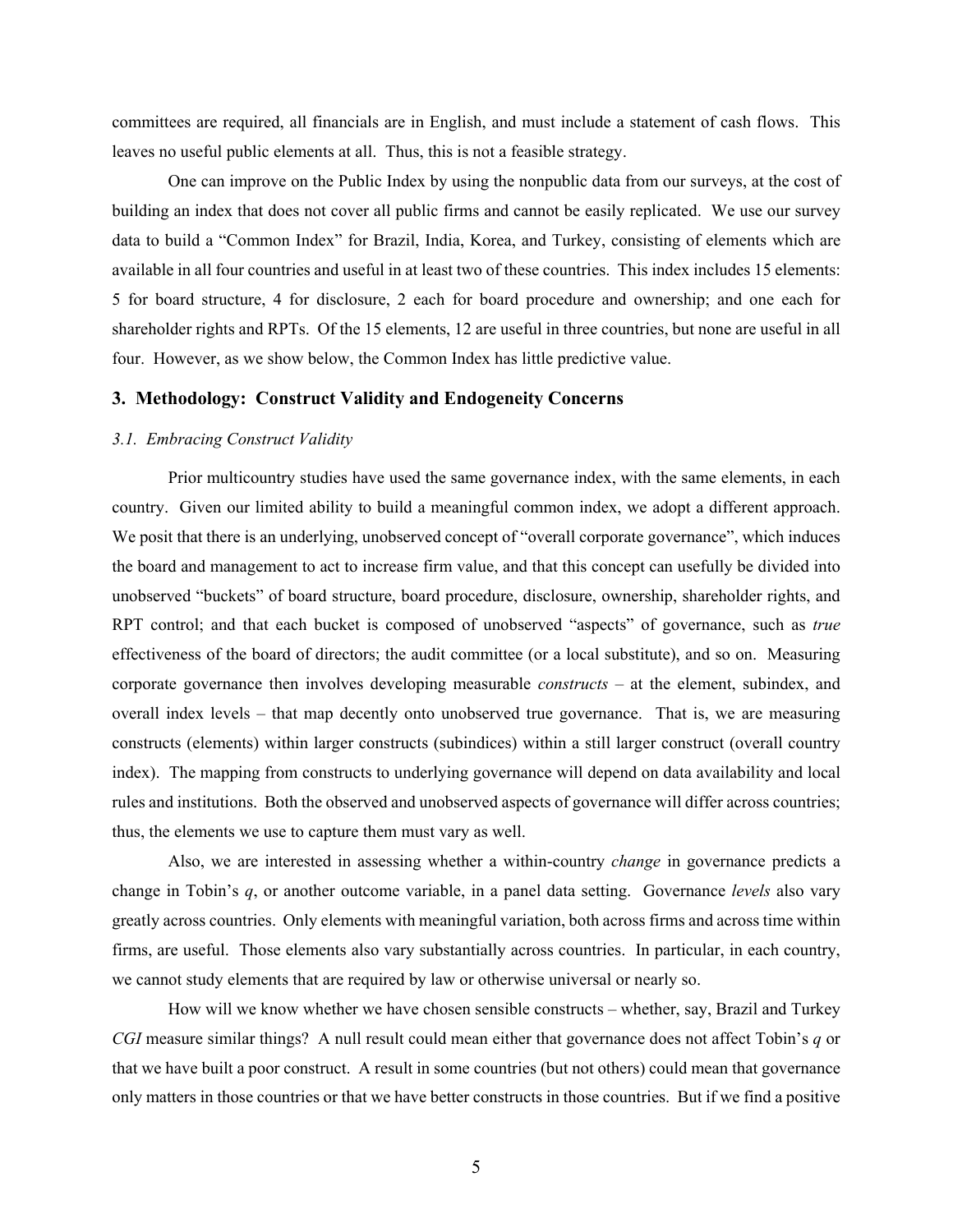association across countries, with a reasonably strong research design (say firm fixed effects with extensive covariates), this provides evidence both that governance predicts Tobin's *q* and that our country-specific constructs do a decent job of measuring governance.

#### *3.2. Model Specifications*

Our principal outcome variable is Tobin's *q*, which is a common outcome in "governance-to-value" studies such as ours. To reduce the influence of high-*q* outliers, we use the natural logarithm of *q* and then exclude outliers, for which studentized residual from regressing the natural logarithm of Tobin's *q* (below, *ln*(*q*)) on country *CGI* (year-by-year) *>* |1.96|. To limit reverse causation, in which changes in Tobin's *q* lead to changes in governance, we measure governance in the first part of a year and Tobin's *q* at year-end.

Prior multicountry studies use cross-sectional data. We seek to improve on this specification by using panel data and RE or FE specifications. We use an unbalanced panel, with standard errors clustered on firm. RE and FE are well-known models, we review here aspects that are relevant for our study. A general firm effects model is (Wooldridge, 2010, § 10.2):

$$
\ln(q_{i,t}) = \beta_0 + \beta_1 \times (\text{country } CGI)_{i,t} + \beta_2 \times \mathbf{x}_{i,t} + g_t + f_i + \varepsilon_{i,t}
$$
 (1)

Here  $\mathbf{x}_{i,t}$  is a vector of covariates, which we assume to be exogenous,  $g_t$  are year dummies and  $f_i$  are firm effects. Exogeneity requires, among other things that current country *CGI* does not influence future **x**'s. This is unlikely to be strictly true, but may be a reasonable approximation. First, prior studies find that firm characteristics only weakly predict *CGI*.<sup>4</sup> Bhargava and Sargan (1983) suggest that assuming exogeneity is more reasonable if one uses RE or FE to address unobserved heterogeneity, has a "short" time dimension, and a time-persistent variable of interest. Both FE and RE will be inconsistent if there are omitted time-varying firm covariates that are correlated with both *CGI* and Tobin's *q*.

The FE model can be seen as a "time-demeaned" specification. Let  $\mathbf{x}_{i,t}^{dm} = (\mathbf{x}_{i,t} - \overline{\mathbf{x}}_i)$ , and similar for other variables. The FE model is:

$$
\ln(q_{i,t})^{dm} = \beta_1 \times CGI_{i,t}^{dm} + \beta_2 \times \mathbf{x}_{i,t}^{dm} + g_t^{dm} + \varepsilon_{i,t}^{dm}
$$
 (2)

The FE estimator is consistent even if the firm effects are correlated with country *CGI* and other covariates. However, FE requires at least two observations of each firm; this imposes a substantial loss of sample size in Brazil (only 72 of 159 firms appear twice) and India (186 of 399 appear twice). We indicate loss of effective sample size below by reporting FE sample size excluding firms that appear only once. FE estimates also rely only on within-firm variation. This reduces power. Governance often changes slowly over time, so the loss of power can be substantial. One also cannot use FE to study aspects of governance with little time variation, notably ownership structure.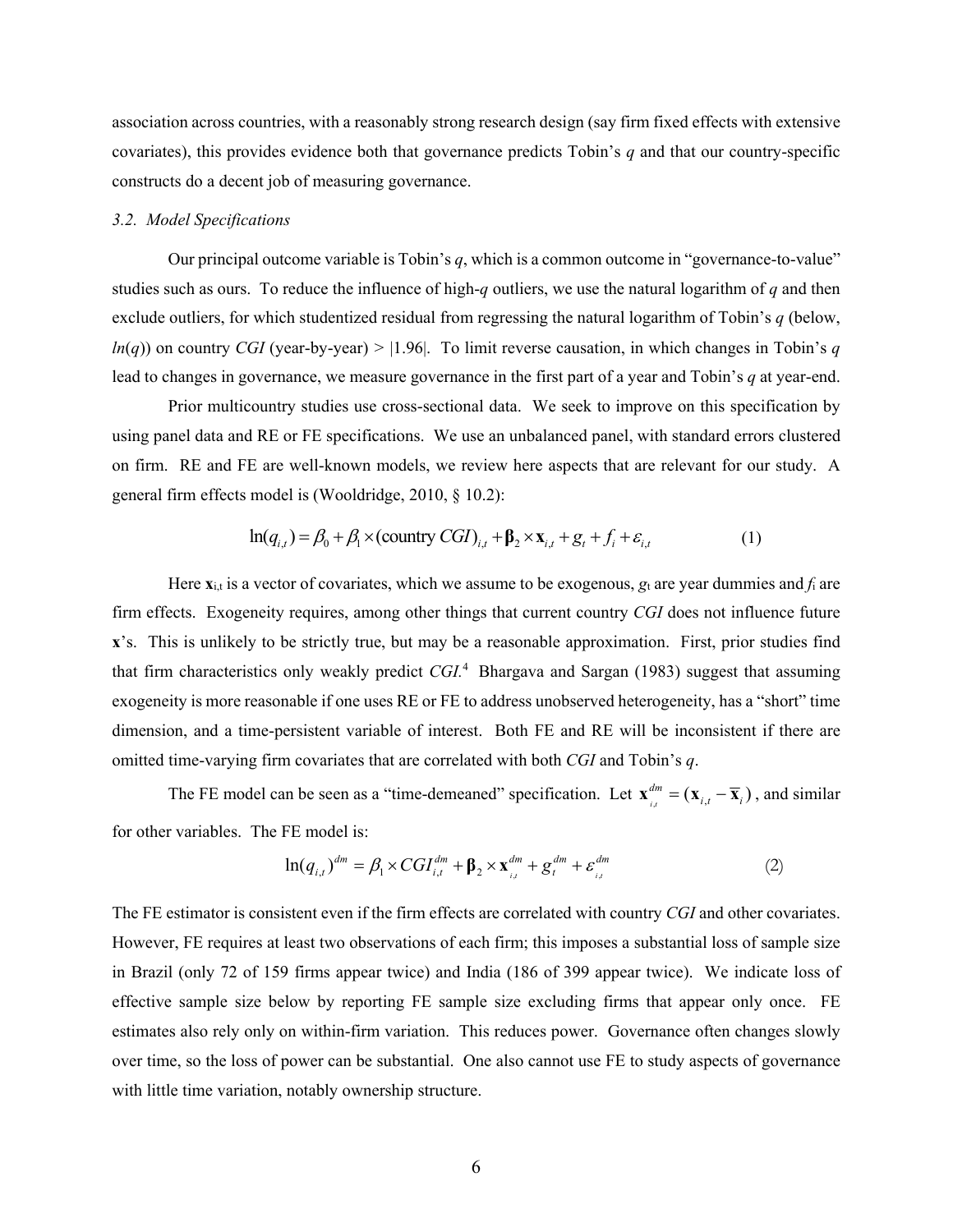The RE model makes a "strict exogeneity" assumption; one form of this assumption is that the firm effects are uncorrelated with the covariates in all time periods:  $Cov(f_i, x_{i,t}) = 0 \ \forall t$ . RE leads to a "quasidemeaned" feasible GLS estimate. Let  $\sigma_{\varepsilon}$  and  $\sigma_{\rm f}$  be the standard deviations of  $\varepsilon_{\rm i,t}$  and  $f_{\rm i}$ . T be the number of periods, and define:

$$
\lambda = 1 - \frac{\sigma_{\varepsilon}}{\sqrt{\sigma_{\varepsilon}^2 + T^* \sigma_{f}^2}}
$$

and quasi-demeaned variables  $\mathbf{x}_{i,t}^{qdm} = (\mathbf{x}_{i,t} - \lambda^* \overline{\mathbf{x}}_i)$  and similar for other variables. The RE model is:

$$
\ln(q_{i,t})^{qdm} = \beta_1 \times (\text{country } CGI)_{i,t}^{qdm} + \beta_2 \times \mathbf{x}_{i,t}^{qdm} + g_t^{qdm} + f_i^{qdm} + \varepsilon_{i,t}^{qdm}
$$
(3)

Strict exogeneity is unlikely to be satisfied in governance studies. Thus, given sufficient time variation in governance, FE is ordinarily preferred because one avoids the need for this assumption. However, RE has greater power, due to larger effective sample size and ability to exploit both within-firm and across-firm variation. Also, the RE estimator converges to the FE estimator as  $\lambda$  approaches 1. Thus, the additional bias of RE estimates, relative to FE, should be limited if  $\lambda$  is close to 1.

We see both RE and FE as useful specifications for governance studies, with different strengths, and therefore report both below. For stronger identification, one would need a "quasi-experimental" design with an exogenous shock to governance. This design is not realistically available for a multicountry study.<sup>5</sup> With a longer, balanced panel, it could be valuable to use a dynamic auto-regressive RE model, following Bhargava and Sargan (1983) and Bhargava (2010). For a time-persistent variable such as governance, Bhargava's (2010) results for dividends suggest that a static model may understate long-term impact.

#### *3.3. Covariates and Omitted Variable Bias*

We use extensive covariates to reduce omitted variable bias. We use the following covariates, summarized in Table 2, the expanded working paper provides details. *Firm size:* natural logarithm of assets to control for the effect of firm size on Tobin's  $q$ ; *Firm age*: natural logarithm of (years listed +1), because younger firms are likely to be faster-growing and more intangible asset-intensive, which can lead to higher Tobin's *q*; *Leverage*: total liabilities/total assets, because leverage can influence Tobin's *q* by affecting income tax and reducing free cash flow problems, and is mechanically related to Tobin's *q*. *Growth prospects and profitability,* which directly predict Tobin's *q*. We control for geometric sales growth over the last 3 years, and for profitability using both net income/assets and *EBIT*/sales. *Capital intensity and asset tangibility:* Asset tangibility can both predict Tobin's *q* and affect what type of governance a firm needs. We control for PPE/sales, capex/PPE, R&D/sales, and advertising/sales. *Liquidity*: annual share turnover (traded shares/total shares) and free float, since share prices may be higher for firms with more liquid shares. *Ownership*: fractional ownership by the largest shareholder, foreign investors, and the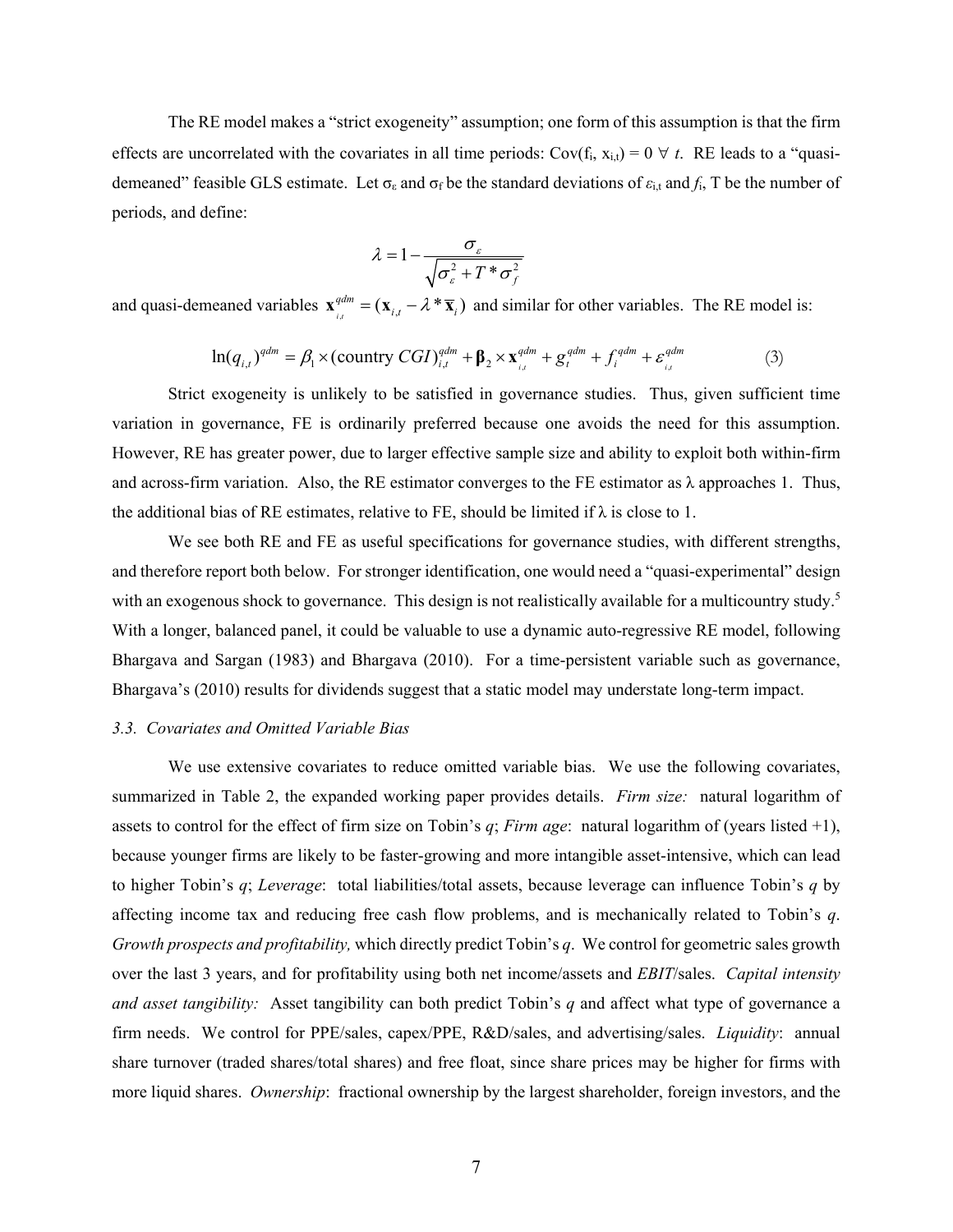state. *Product market competition*, which can directly affect value and substitute for governance in imposing discipline on managers: exports/sales and domestic market share in the firm's principal industry. With RE, we also use several firm-level variables which can predict both governance and *q*: *Industry dummies*, defined separately in each country (9 dummies for Brazil, 11 for India, 4-digit Korean SIC codes for Korea, and 2-digit US-equivalent SIC codes for Turkey). *US cross-listing dummy* and *MSCI index dummy* to proxy for liquidity and foreign investor interest. *Business group dummy,* because group firms may behave differently than stand-alone firms.

#### **4. Country-Level Results**

#### *4.1. RE and FE Results*

In Table 3, we examine whether country *CGI* predicts Tobin's *q*, using RE and FE specifications. We focus on results for overall country indices; we study subindices separately (Black et al., 2014b). With RE, country *CGI* is a statistically significant predictor of higher Tobin's *q*, in each country. With FE, the coefficients on country *CGI* drop in all countries except India, but remain positive in all countries and statistically significant in all countries but Brazil. The FE coefficients are economically important and have plausible magnitudes -- they range from 0.044 (Korea) to 0.079 (India). Since country *CGI* is scaled to  $\sigma$ =1 and the dependent variable is a natural logarithm, these coefficients imply that a one-standard-deviation increase in country *CGI* predicts from 4.5 to 8.2% higher Tobin's *q*.

A Breusch-Pagan test (not reported) strongly rejects the absence of firm effects, and implies that pooled OLS results will be inconsistent. We also report tests for equivalence of FE and RE coefficients, using both the well-known Hausman test and the correlated random effects (CRE) model, which has advantages over the Hausman test (Wooldridge, 2013,  $\S$  14.3).<sup>6</sup> These tests reject the equivalence of RE and FE models for all coefficients together. For country *CGI* by itself, the CRE test rejects model equivalence only for Russia. Both tests assume exogenous **x**'s. Median λ, indicating whether RE results are closer to pooled OLS ( $\lambda = 0$ ) or to FE ( $\lambda = 1$ ), is only 0.29 in India and 0.33 in Brazil, but 0.64 or above in Korea, Russia, and Turkey, which suggests that RE is a reasonable specification in these countries.

Prior multicountry studies rely on cross-sectional OLS regressions. To assess the reliability of an OLS specification, we also conduct unreported pooled OLS regressions. We find large differences between pooled OLS results and the FE results in Table 3. The ratio of pooled OLS/FE coefficients on country *CGI* ranges from 0.55 (India) to 2.21 (Russia). FE coefficients tend to be lower (mean = 0.067) than pooled OLS (mean = 0.088); suggesting that pooled OLS estimates are likely to be upward biased. RE coefficients are usually intermediate between pooled OLS and FE (mean  $= 0.078$ ). Intermediate RE coefficients, especially if  $\lambda$  values are not far from 1, suggest that RE coefficients are likely to be less inconsistent than pooled OLS. Still, the generally lower FE coefficients suggest that RE is likely to be upward biased.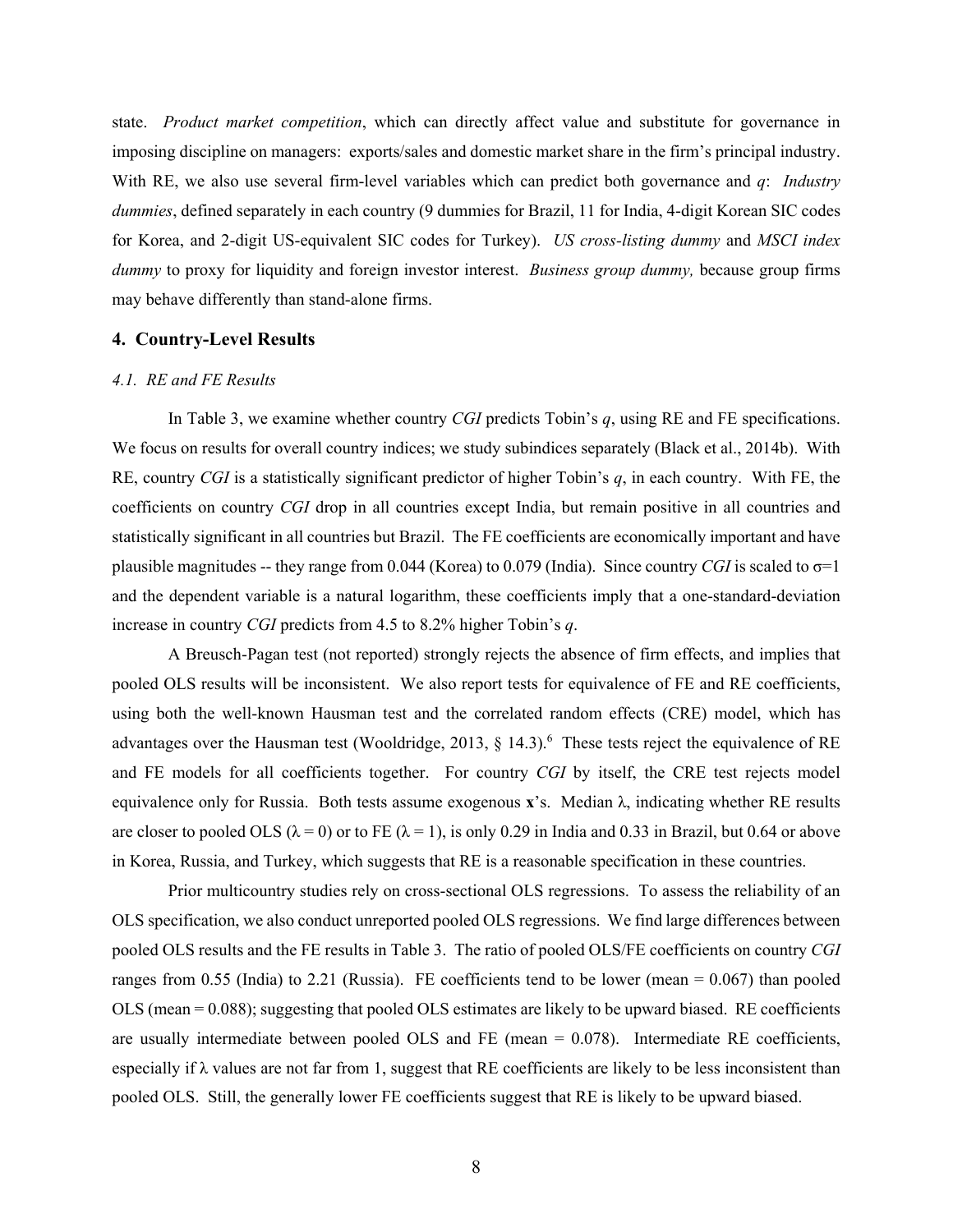#### *4.2. Sensitivity of Results: Covariates, Outliers, and Clustering*

In unreported results, we vary the FE specification in Table 3 to assess how choice of specification affects our results. First, we use a limited set of covariates, similar to those used by Durnev and Kim (2005) (below, "DK covariates"): natural logarithm of assets; R&D/sales (not available in Brazil); exports/sales (not available in Brazil); industry dummies; cross-listing dummy; and year dummies. Other multicountry studies also use very limited covariates. Coefficients and *t*-statistics rise in all countries, strongly so in India. The India coefficient increases from  $0.079$  to  $0.086$  and becomes strongly significant ( $t = 2.69$ ). The tendency to find higher coefficients if we use more limited covariates increases as we move from FE to RE to pooled OLS. This suggests that results from prior multicountry studies likely have substantial upward bias.

In Table 3, we use  $ln(q)$  as our dependent variable and exclude outliers. If we include outliers (results not reported), the FE coefficient in India drops from  $0.079$  ( $t = 2.30$ ) to a negligible 0.004. In Brazil, the coefficient drops from 0.074 to 0.041 (insignificant in both cases); changes in other countries are smaller. If we use *q* in levels as the dependent variable and exclude outliers (as in Durnev and Kim, 2005, and Klapper and Love, 2004), the coefficient on country *CGI* is significant only in Korea. Thus, how one defines the dependent variable and handles outliers can have a major impact on results.

It is common in corporate finance research with panel data to cluster standard errors on firm, as we do. However, errors could also be correlated within industry. With a large sample, one might simply cluster on industry instead of firm. For our study, the best clustering level is unclear, because the number of industry clusters is limited, ranging from 26 in Brazil to 48 in Korea. A rule of thumb is that clustered standard errors can be downward biased if the number of clusters drops much below 50 (Kezdi, 2004; Cameron, Gelbach, and Miller, 2008). As a robustness check, we report *t*-statistics for country *CGI* with industry clusters and the number of clusters, in separate rows, just underneath the *t*-statistics with firm clusters. With FE, *t*-statistics barely change in Brazil and Russia, and *rise* in Korea and Turkey, but fall in India, where *CGI* becomes only marginally significant.

#### **5. Pooled Regressions across Countries**

#### *5.1. Results for Pooled CGI*

We next pool observations across Brazil, India, Korea, and Turkey, treat the country *CGI* indices *as if* they capture the same underlying construct, and combine them into "Pooled *CGI.*" Russia *CGI* is too dissimilar from other country indices to permit pooling. Pooling can help to make sense of results in a many-country study; we also need to pool our results to compare them to other multicounty studies.

We report results for Pooled *CGI* in Table 4. We modify the regression specifications for Table 3 as follows. We use only covariates available in all four countries (we lose foreign ownership,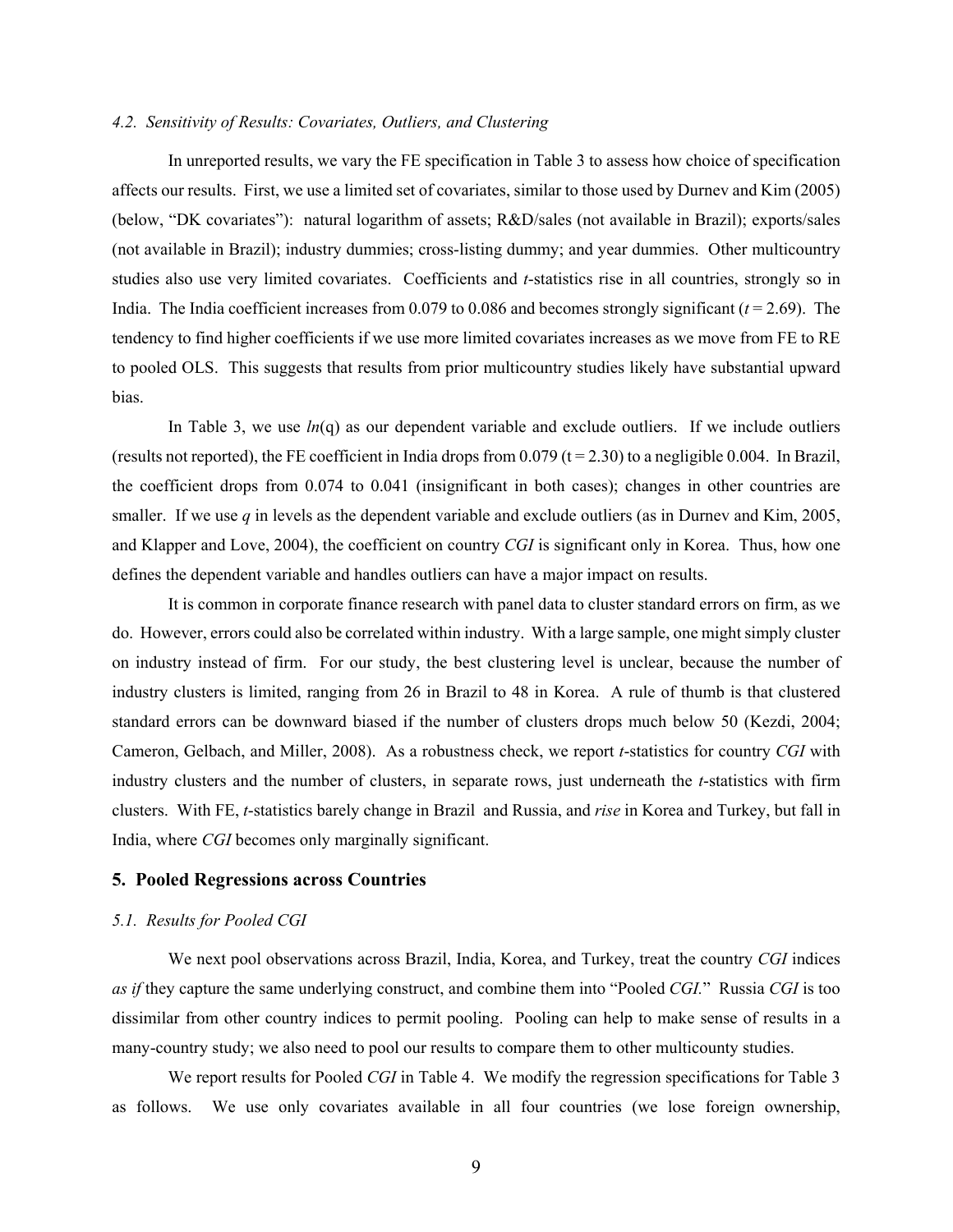advertising/sales, R&D/sales, exports/sales, market share, and MSCI dummy). We convert countryspecific industry dummies to 2-digit US-equivalent SIC codes. We interact the year and industry dummies and covariates with country dummies; this lets their impact vary across countries (country dummies are absorbed by the interactions between year dummies and country dummies). In effect, this allows a separate response surface for each country. For FE, we weight results from each country by 1/(number of firms), to give roughly equal weight to each country. Weights are not available for RE. Letting c index countries,  $d_c$ be country dummies, and suppressing the FE weights, the regression specification is:

$$
\ln Q_{c,i,t} = \beta_0 + \beta_1 \times (\text{Pooled } CGI_{c,i,t}) + \beta_2 \times \mathbf{x}_{c,i,t} \times d_c + f_i + (g_t \times d_c) + \varepsilon_{c,i,t}
$$
(4)

In Table 4, consider first rows (1) (RE) and (2) (FE). In column (1), Pooled *CGI* is strongly significant in both specifications, with similar coefficients. This is expected given the single country results, and suggests that our country indices are capturing *something* about governance that affects firm market value. This *might* justify combining country indices that are similar at the subindex level, but different at the element level. In unreported results, we interact Pooled CGI with country dummies (omitting Korea) to check whether the coefficients on country *CGI* differ significantly across countries. The interaction terms are insignificant. An F-test (for FE) or  $\chi^2$  test (for RE) for joint significance also fails to reject the null of equal coefficients.

#### *5.2. Common and Non-Common CGI Indices*

We next use the 15 common elements (data available in all four countries, judged useful in at least two countries), to build country-level indices using common elements and pool these country-level indices to build the Common Index, following the same procedures as for country *CGI* and pooled *CGI*. In unreported regressions, the FE coefficients on country common indices are small and insignificant; the RE coefficient is significant only for Korea.

Table 4, column (2) provides results for Common Index. This index takes a positive coefficient with RE which is statistically significant, but economically modest at 0.014 (versus 0.062 for Pooled CGI). If we drop Korea, the coefficient becomes small and insignificant (coeff.  $= 0.006$ ,  $t = 0.33$ ). With FE, the coefficient on Common Index is small and insignificant (coeff.  $= 0.008$ ;  $t = 0.56$ ). Thus, the best common index we can build has little power to predict firm market value.

We next assess the relative power of the common and non-common governance elements to predict Tobin's *q*. We use two approaches. First, we build "Non-Common" country indices, composed of the *noncommon* elements of the country *CGIs*, and then build Pooled Non-common *CGI*, based on these countrylevel indices. In column (3), we include Common Index and Pooled Non-Common *CGI* in the same regression, otherwise similar to eqn. (4). Pooled Non-Common *CGI* is statistically and economically strong across specifications. In contrast, the coefficient on Common Index is insignificant and close to zero in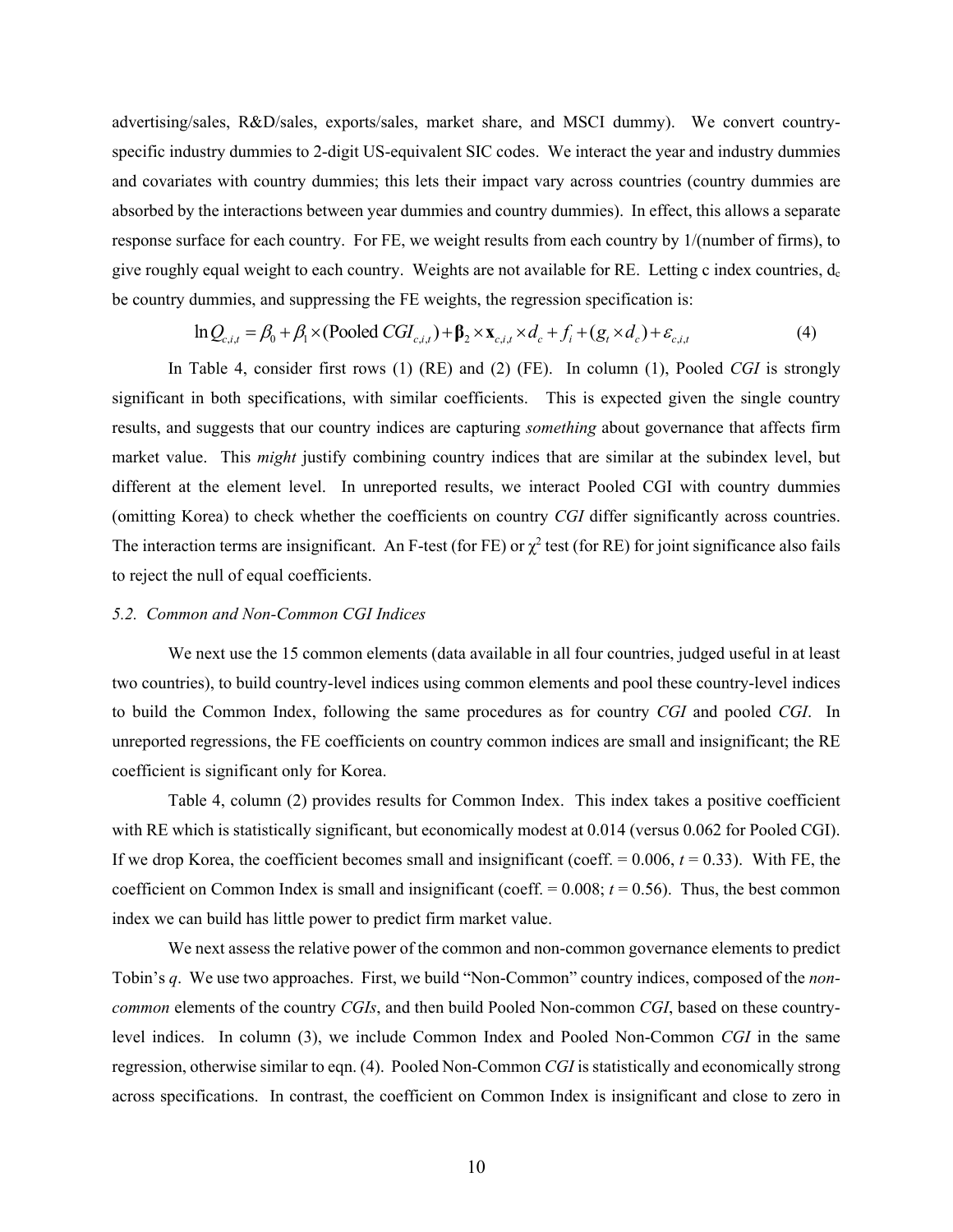both RE and FE. In effect, Common Index has no predictive power, separate from Non-Common *CGI*. Its modest power in column (2) instead reflects omitted variable bias, due to the 0.36 correlation between Common Index and Pooled Non-Common *CGI*.

In column (4), we assess the relative power of common and country-specific governance elements in a different manner. We include Common Index and Pooled *CGI* in the same regression. The coefficient on Common Index provides an estimate of the power of the part of Common Index that is orthogonal to Pooled *CGI* to predict Tobin's *q*, and similar for Pooled *CGI*. Pooled *CGI* remains economically and statistically strong, with coefficients similar to column 1, where it was included alone. In contrast, the coefficients on Common Index are negative in both RE and FE, and the RE coefficient is marginally significant. Taken together, the results in columns (3) and (4) provide strong evidence that what matters in corporate governance is captured principally by the non-common, country-specific elements, rather than the common ones.

As a robustness check, we report *t*-statistics clustered on industry interacted with country instead of the firm level, to allow for correlated errors across firms in the same industry and country. Focusing on FE, standard errors for Pooled CGI fall slightly in regression (1), but barely change in regression (4). In regression (1), the *t*-statistic for Pooled *CGI* remains strong at 5.62.

#### *5.3. Sensitivity to Choice of Covariates*

We noted above that country *CGI* results tend to strengthen if we use weaker covariates. We find a similar pattern for Pooled *CGI* – stronger covariates generally produce smaller coefficients. We provide an example in Table 4, row (3). Instead of interacting year dummies and covariates with country dummies, we include them in non-interacted form, following eqn. (2). This specification is closer to that used in prior studies. It assumes a single response surface for covariates across countries; in contrast, eqn. (4) allows country-specific surfaces. The coefficient on pooled *CGI* with FE rises from 0.62 to 0.81, suggesting the importance of allowing country-specific responses to covariates. In unreported results, the upward bias from using a common response surface rises as we change the specification from FE to RE to pooled OLS.

Although Common Index has no predictive power in Table 4 with FE, it would take a positive and statistically significant coefficient if we used limited covariates, similar to those in prior studies. For example, if we use the DK covariates, the coefficient on Common Index is  $0.023$  ( $t = 2.73$ ). Our results with richer covariates suggest that these results are spurious, and reflect omitted variable bias.

#### *5.4. Robustness of Prior Multicountry Studies*

We revisit here three well-known multicountry studies, Klapper and Love (2004); Durney and Kim (2005); and Dahya, Dimitrov and McConnell (2008), in light of the limited power we found for the Common Index, and evidence of upward bias in estimates that rely on limited covariates.<sup>7</sup> A first step is to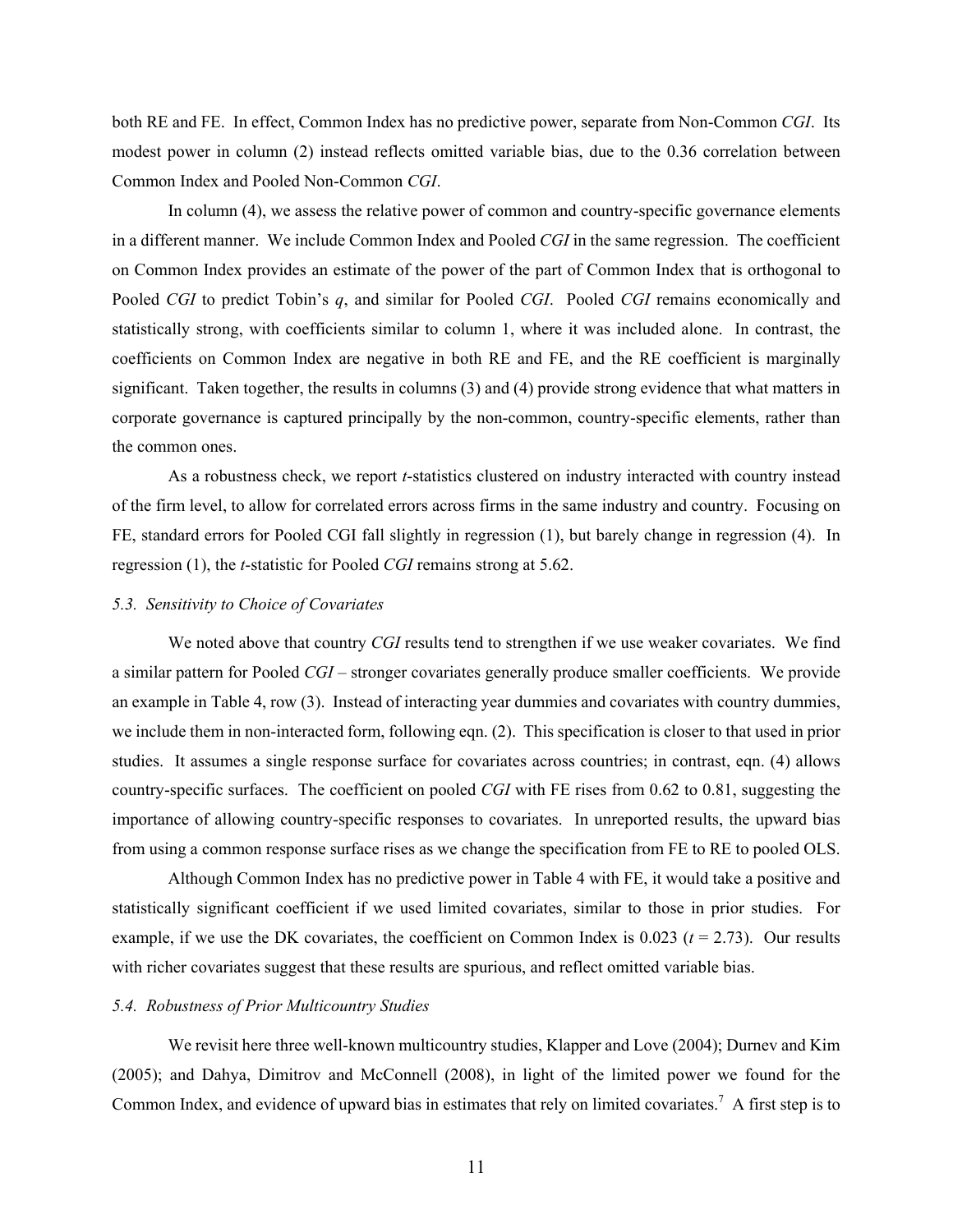assess the results we would obtain using our Common Index, with a pure cross-sectional specification similar to theirs. We use 2001 for Korea (the first year when 1999 legal reforms were fully effective) and the first available year for other countries. In unreported results with DK covariates and country weights, the coefficient on Common Index is 0.043 (*t* = 3.12). However, this result weakens as we strengthen the covariates and move to pooled OLS and then RE, and vanishes entirely with FE. Thus, even a *t*-statistic above 3 does not ensure that cross-sectional results with limited covariates are reliable.

Klapper and Love (2004) report evidence that the Credit Lyonnais Securities Asia (CLSA) crosscountry index for 2001 predicts higher Tobin's *q* and ROA, with *t*-values around 2.75. Durnev and Kim (2005) find that the CLSA index from 2001 and the S&P Transparency and Disclosure Index from 2000 predict higher Tobin's *q*, but weakly – with p-values of 0.06 for the CLSA index and 0.04 for S&P. Dahya, Dimitrov and McConnell (2008) study the association between board independence and market value, proxied by raw Tobin's *q*, for firms with a controlling shareholder. Their covariates are stronger than Klapper and Love or Durnev and Kim, but still limited. They report *p*-values with country fixed effects from [.02, .10]. The statistical significance of all of these results could easily vanish with a stronger specification. Dahya, Dimitrov and McConnell also report that their power comes, in significant part from India. In unreported regressions similar to those in Table 3 which include each subindex separately, we find an insignificant coefficient on India Board Structure Subindex. This suggests that omitted variable bias could explain their India results.

#### **6. Sensitivity of Results to Omitted Variables**

FE or RE with extensive covariates can reduce but not eliminate the potential for omitted variable bias. To assess the sensitivity of our results to unobserved covariates, we adapt to panel data two related approaches, one from statistics (Hosman, Hansen, and Holland, 2010; below HHH) and one from economics (Altonji, Elder, and Taber, 2005; Oster, 2013; below, ACT-O). Both approaches use the influence of known covariates on the coefficient of interest to provide bounds on that coefficient, if there are similarly influential but omitted covariates. This approach is credible only if one begins with a rich set of included covariates. We summarize the estimation procedures here; the expanded working paper includes further details.

Consider FE (eqn. (2)) and a single omitted covariate *u*, and let  $\beta_{long}$  ( $\beta_{short}$ ) be the coefficient on *CGI* from a "long" ("short") regression of *q* on *CGI* which includes (excludes) *u*. HHH show that the omitted variable bias from omitting *u* can be written as:

$$
|\beta_{short} - \beta_{long}| = |\rho(q, u)_{x, CGI} \times [s.e.(\beta_{short}) * t_u]|.
$$
 (5)

Here  $\rho(a, u)$ <sub>b</sub> is the partial correlation between a and u, conditioned on covariates **b**; s.e.(x) is the standard error of x. We take absolute values since the principal concern is upward bias in  $\beta_{1,\text{short}}$ . They study cross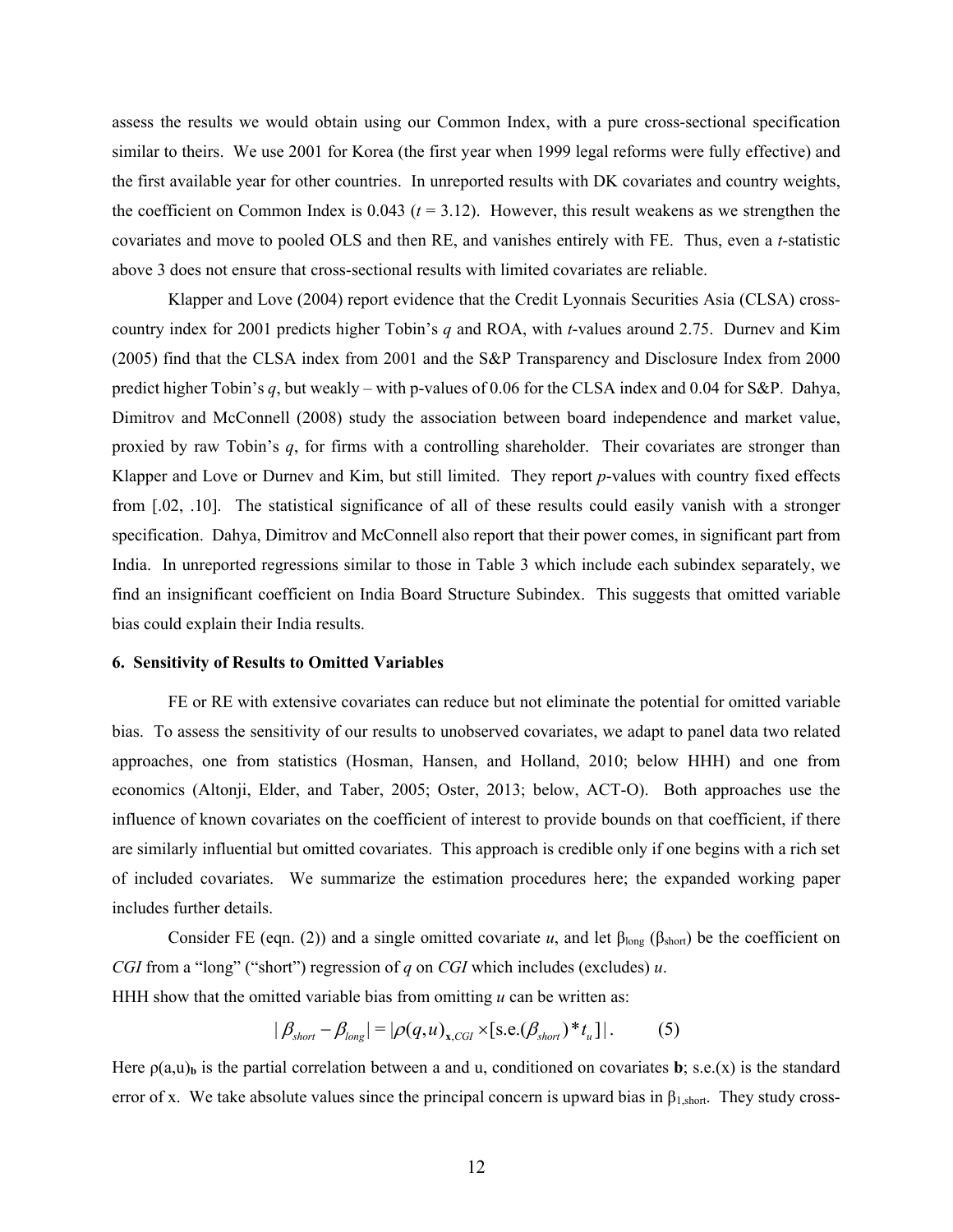sectional OLS, but their results carry through to FE. Eqn. (5) can be extended to multiple omitted variables with  $F^{1/2}$  replacing *t*; see HHH and the expanded working paper for details.

The HHH idea is to assume that **u** (partially) predicts *CGI* as strongly (same *t*-statistic or, for multiple variables, same F-statistic) as the strongest included covariate (call this variable  $x_1$ ) in a regression of CGI on all covariates, and then to make assumptions about plausible values of  $\rho(q,\mathbf{u})_{\mathbf{x},\text{CGI}}$ . HHH suggest values from 0.01-0.10. An alternate approach, followed here, is to assume that  $\rho(q,\mathbf{u})$ <sub>x,CGI</sub> = largest value of  $ρ(q, x<sub>2</sub>)$ <sub>(rest of x)</sub>, c<sub>GI</sub> for any included covariate  $x<sub>2</sub>$  (which may be different than  $x<sub>1</sub>$ ).

In Table 5, row (1), we apply the HHH approach and report lower bounds  $(\hat{\beta}_{lower})$  for the coefficient on governance using different assumptions about how the omitted covariates correlate with *CGI* and predict *q*. 8 Consider first pooled *CGI*. The covariate that most strongly predicts pooled *CGI* is state ownership (F for state ownership interacted with country dummies = 17.46), but (state ownership interacted with country dummies) weakly predicts Tobin's  $q$  ( $p = 0.0097$ ), so a similar omitted variable would barely affect the coefficient on pooled *CGI* (see col. (3)). The covariate that most strongly predicts *q* is leverage (ρ **=** 0.06**)** but (leverage interacted with country dummies) weakly predicts Pooled *CGI* (F = 0.87); a similar omitted variable would imply  $\hat{\beta}_{lower} = 0.626$ , only slightly less than the regression coefficient  $\hat{\beta} =$ 0.0622 (col. (4)). We consider in column (5) a single hypothetical omitted variable which has both: (i) the power to predict CGI of the variable (state ownership) which most strongly predicts *CGI* ( $F = 15.46$ ); and (ii) the power to predict *q* of the variable (leverage) which most strongly predicts *q* ( $\rho = 0.06$ ). This implies ( $\hat{\beta}_{lower} = 0.0595$ ).

A particular concern with Tobin's *q* as an outcome variable in corporate governance research is that *q* is affected by growth opportunities, which are only partly observed. We therefore consider in column (6) the impact of omitted variables which predict CGI and *q* as strongly as *all* covariates that proxy for growth opportunities or intangible assets (sales growth, net income/assets, EBIT/sales, advertising/sales, and R&D/sales). This implies  $\hat{\beta}_{lower} = 0.0607$ . Finally, in column (7), if omitted variables predict *CGI* and q as strongly as *all* included covariates, this implies  $\hat{\beta}_{lower} = 0.0518$  ( $t = 3.33$ ). In short, the coefficient on Pooled *CGI* is not very sensitive to included covariates, and thus is not likely to be sensitive to omitted variables.

The ACT-O approach begins with the difference between the coefficient  $\hat{\beta}_{narrow}$  from a limited regression that includes only clearly exogenous covariates (in our FE model, only the year effects) (coefficients shown in Table 5, col., (1)) and the estimated  $\hat{\beta} = 0.0594$ . If omitted covariates would have the same effect on true  $\beta$  and  $R^2$  as included covariates, a lower bound on the true coefficient is  $\beta_{lower}$  $\hat{\beta}$  – ( $[\hat{\beta}_{narrow} - \hat{\beta}]$ . Table 6, column (8) summarizes the results from this approach.<sup>9</sup> The ACT-O lower bound is similar in concept to the "all covariates" HHH lower bound.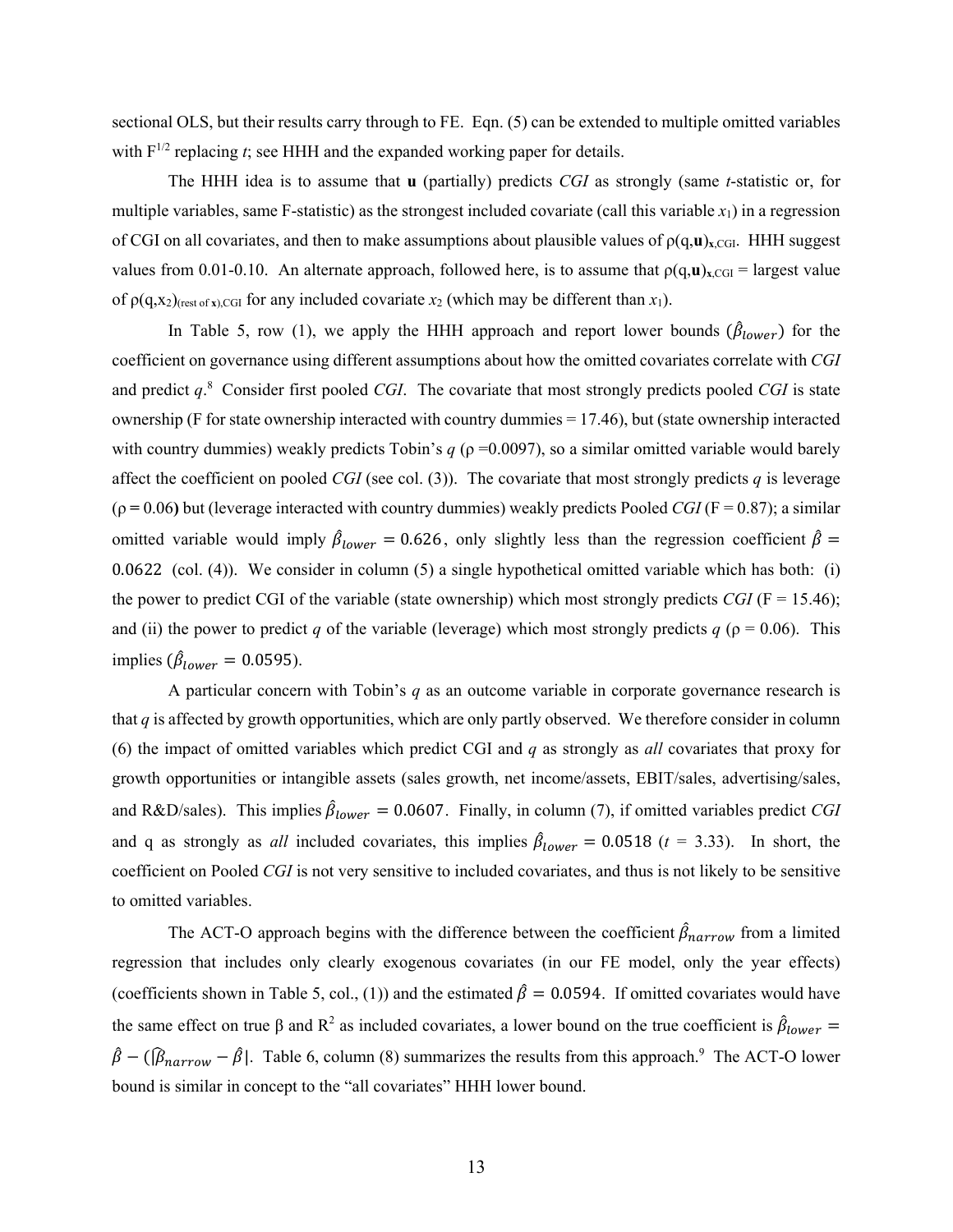Row (2) of Table 5 is similar to row (1), but uses covariates that are *not* interacted with country dummies. The base coefficient estimate on Pooled *CGI* is now 0.083. Moreover, the lower bound estimates are now 0.081 (for HHH bounds) or 0.075 (for ACT-O bounds). These are *higher* than our base estimate with interacted covariates of 0.063. This reinforces the point that bounds estimates are credible only if one begins with robust covariates.

The remaining rows of Table 6 report lower bounds for country *CGI*. The "strongest" variable results in columns (2)-(4) are identical for India and Turkey because the same variable (state ownership) is the strongest predictor of both *CGI* and Tobin's *q*. Some individual country results are sensitive to potential omitted variables. For example, the HHH lower bound for India *CGI* in column (7) is 0.044 (*t* = 0.57), versus a base estimate of 0.079 (*t* = 2.30). The Korea, Turkey and Russia coefficients remain significant if we assume omitted covariates with the same strength as all included covariates (columns (7)-(8)). However, the Russia results are suspect because the available covariates are limited and statistical significance is only moderate (e.g.,  $t = 2.34$  in column (7)). At the same time, all of the lower bounds on country CGI are positive and economically meaningful (ranging from 0.044 to 0.078). Taken as a whole, the bounds exercise supports the power of country-specific indices to predict Tobin's *q*, but suggests the need to study a number of countries to obtain robust results.

#### **7. Conclusion**

The methodological goal of this article was to address the empirical challenges involved in crosscountry assessments of what matters in corporate governance in emerging markets. The core challenges are construct validity; limited time-series data on governance; and endogeneity, principally omitted variable bias. We address these challenges by building country-specific indices, doing so over time, using extensive covariates, and applying both RE and FE methods. FE with extensive covariates and country-specific response surfaces is likely to be the best available research design, but will still be inconsistent if there are unobserved, time-varying covariates. We illustrate that sensitivity with a bounds analysis. An RE specification can also be useful, especially if the random effects  $\lambda$  is close to 1.

Our substantive goal was to assess whether firm-level variation in corporate governance predicts firm-level variation in market value across a representative sample of major emerging markets. We find that country-specific indices, tailored to local rules and institutions, have substantial predictive power. It may also be possible to pool country-level indices, which measure similar underlying concepts in countryspecific ways, to develop meaningful cross-country measures of governance. In contrast, a "common" governance index, which relies on the same elements in each country, is hard to build, and has limited power to predict market value. A caveat: we study here whether corporate governance predicts firm market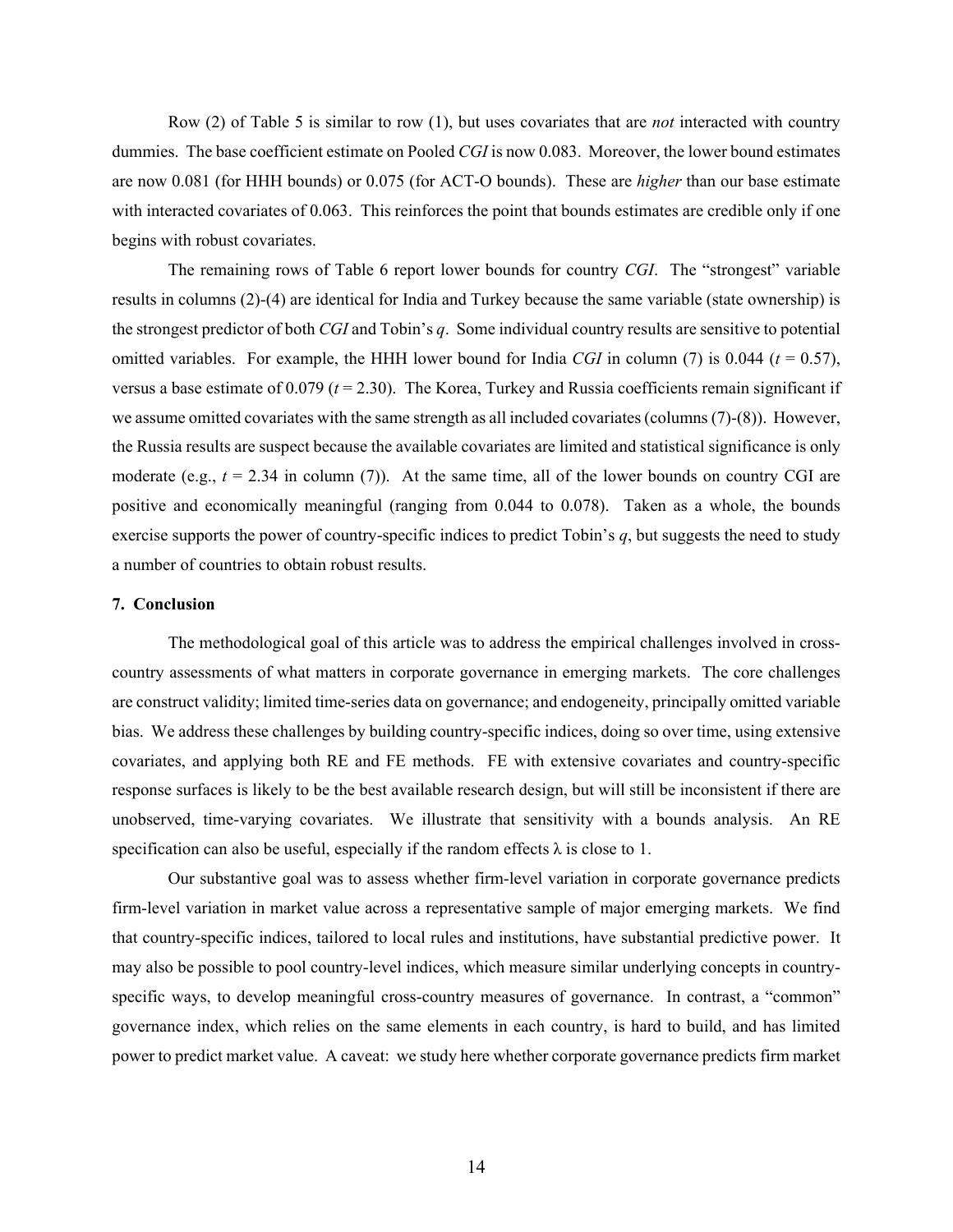value, not why. The channels through which governance affects market value are a fruitful area for future research.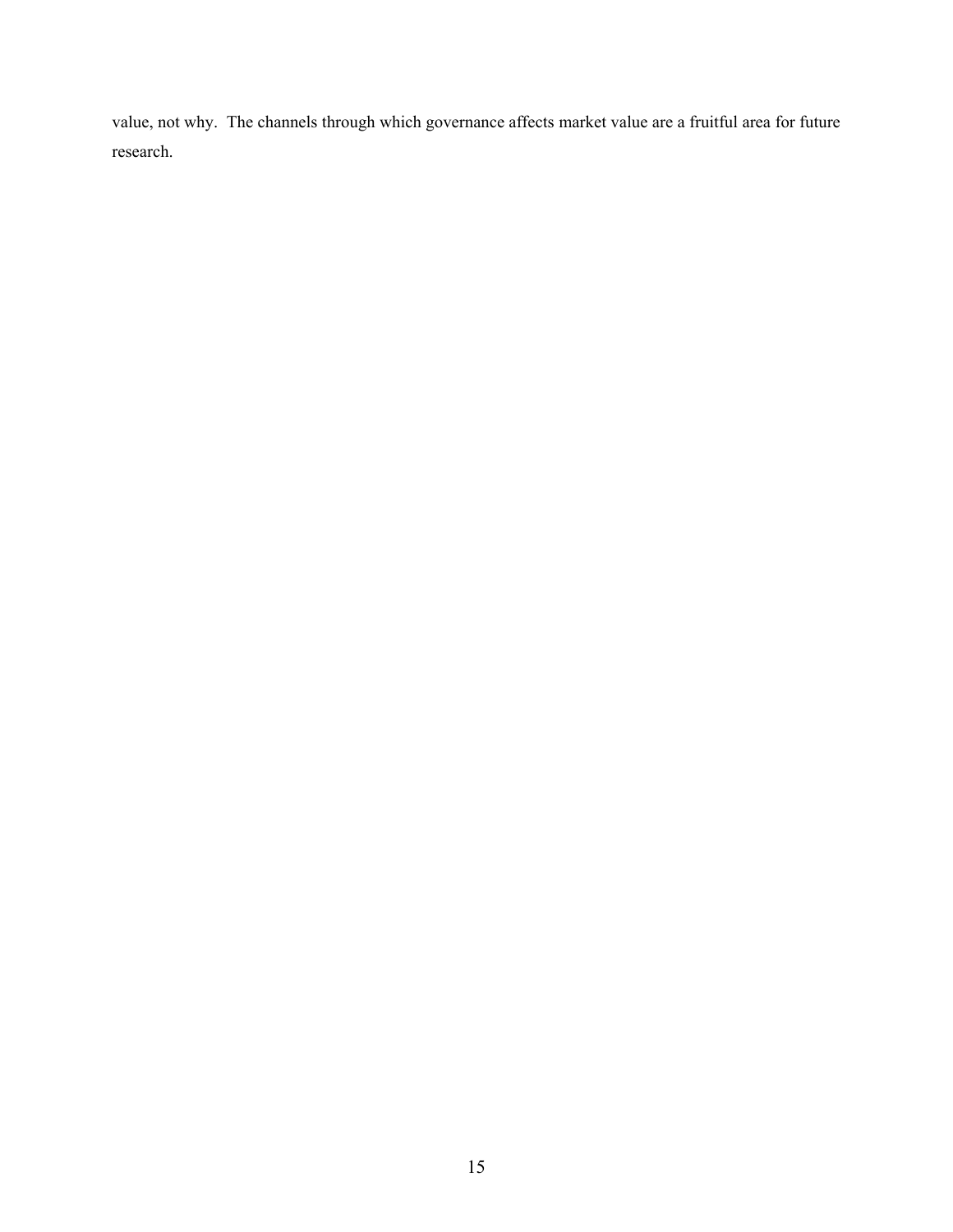#### **References**

- Acock, A. C., 2013. Discovering Structural Equation Modeling Using Stata*,* Revised Edition. Stata Press.
- Aggarwal, R., Erel, I., Stulz, R.M., Williamson, R., 2009. Differences in governance practices between U.S. and foreign firms: measurement, causes, and consequences. Rev. Financ. Stud. 22, 3131-3169.
- Altonji, J.G., Elder, T.E., Taber, C.R., 2005. Selection on observed and unobserved variables: assessing the effectiveness of Catholic schools. J. Polit. Economy 113, 151-184.
- Altonji, J.G., Conley, T., Elder, T.E., Taber, C.R., 2011. Methods for using selection on observed variables to address selection on unobserved variables. Working paper, at http://www.iza.org/conference\_files/SPEAC2011/altonji\_j46.pdf.
- Ararat, M., Black, B., Yurtoglu, B., 2013. Corporate governance, business groups, and market value: time-series evidence from Turkey. Working paper, at http://ssrn.com/abstract=2277768.
- Atanasov, V., Black, B., Ciccotello, C., Gyoshev, S., 2010. How does law affect finance? An examination of equity tunneling in Bulgaria. J. Financ. Econ. 96, 155-173.
- Bae, K., Kang, J., Kim, J., 2002. Tunneling or value added? Evidence from mergers by Korean business groups. J. Finance 57, 2695-2740.
- Balasubramanian, N., Black, B., Khanna, V., 2010. Firm-level corporate governance in emerging markets: A case study of India. Emerging Markets Review 11, 319-340.
- Bebchuk, L.A., Hamdani, A., 2009. The elusive quest for global governance standards. University of Pennsylvania Law Review 157, 1263-1316.
- Bennedsen, M., Nielsen, K.M., Nielsen, T.V., 2012. Private contracting and corporate governance: Evidence from the provision of tag-along rights in Brazil. Journal of Corporate Finance 18, 904-918.
- Bertrand, M., Mehta, P., Mullainathan, S., 2002. Ferreting out tunneling: An application to Indian business groups. Quarterly Journal of Economics 117, 121-148.
- Bhargava, A., 2010. An econometric analysis of dividends and share repurchases by US firms. J.R. Stat. Soc., Ser. A (Statistics in Society) 173, 631-656.
- Bhargava, A., Sargan, J.D., 1983. Estimating dynamic random effects models from panel data covering short time periods. Econometrica 51, 1635–1660.
- Black, B., de Carvalho, A.G., Gorga, E., 2010. Corporate governance in Brazil. Emerging Markets Review 11, 21-38.
- Black, B., de Carvalho, A.G., Gorga, E.C.R., 2012. What matters and for which firms for corporate governance in emerging markets?: Evidence from Brazil (and other BRIK countries). Journal of Corporate Finance 18, 934- 952.
- Black, B., de Carvalho, A.G., Khanna, V., Kim, W., Yurtoglu, B., 2014a. Methods for multicountry studies of corporate governance: Evidence from the BRIKT countries. Expanded working paper, at http://ssrn.com/abstract=2359126.
- Black, B., de Carvalho, A.G., Khanna, V., Kim, W., Yurtoglu, B., 2014b. What aspects of corporate governance predict firm value in emerging markets: Evidence from the BRIKT countries. Working paper, at http://ssrn.com/abstract=2227718.
- Black, B., Jang, H., Kim, W., 2006a. Does corporate governance affect firms' market values? Evidence from Korea, Journal of Law, Economics and Organization 22, 366-413.
- Black, B., Jang, H., Kim, W., 2006b. Predicting firms' governance choices: Evidence from Korea. Journal of Corporate Finance 12, 660-691.
- Black, B., Khanna, V., 2007. Can corporate governance reforms increase firms' market values?: Event study evidence from India. Journal of Empirical Legal Studies 4, 749-796.
- Black, B., Kim, W., 2012. The effect of board structure on firm value: A multiple identification strategies approach using Korean data. J. Financ. Econ. 104, 203-226.
- Black, B., Love, I., Rachinsky, A., 2006. Corporate governance indices and firms' market values: time-series evidence from Russia. Emerging Markets Review 7, 361-379.
- Brown, P., Beekes, W., Verhoeven, P., 2011. Corporate governance, accounting and finance: A review. Accounting and Finance 51, 96-172.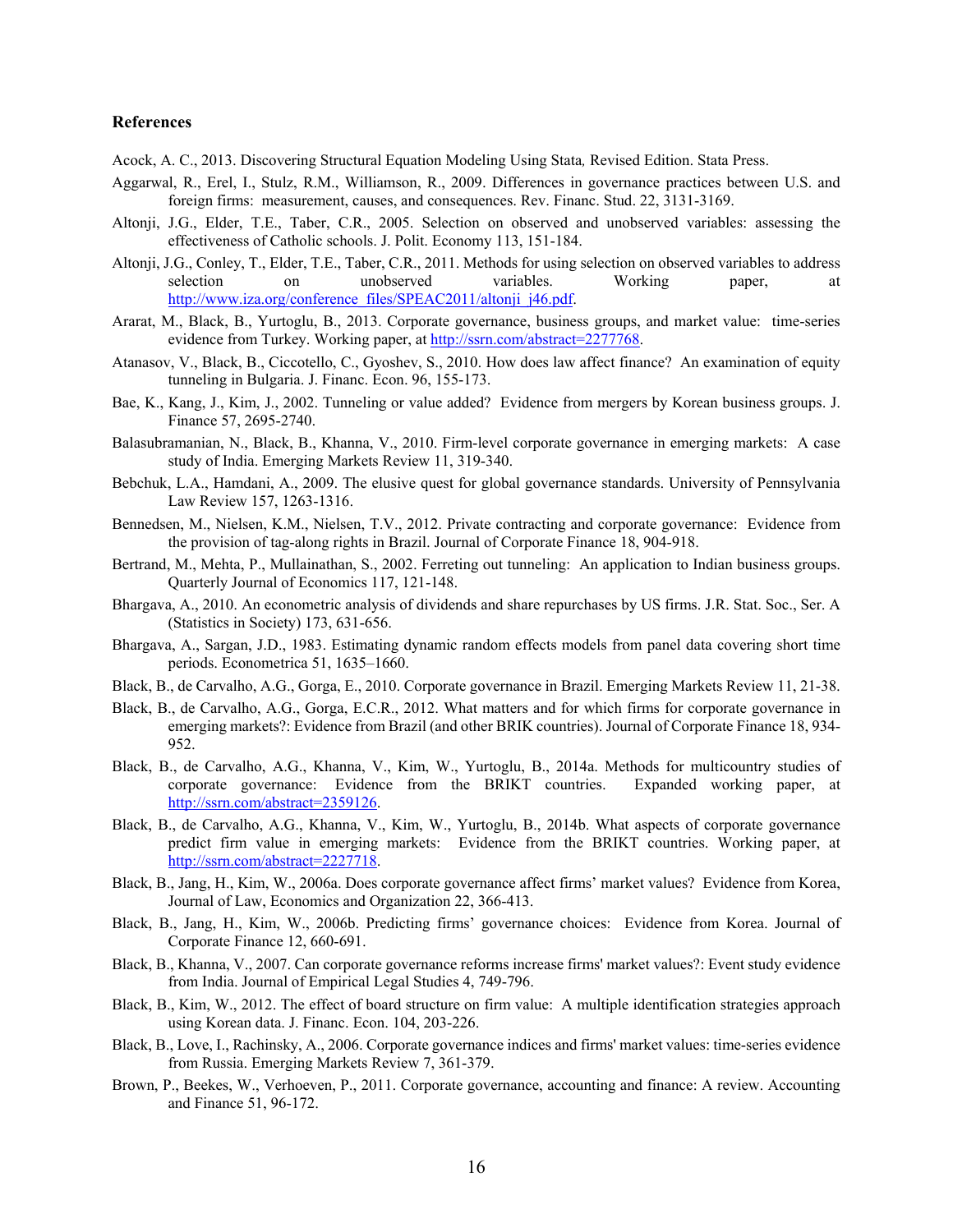- Cameron, A.C., Gelbach, J.B., Miller, D.L., 2008. Bootstrap-based improvements for inference with clustered errors. Rev. Econ. Stat. 90, 414-427.
- Claessens, S., Djankov, S., Fan, J., Lang, L., 2002. Disentangling the incentive and entrenchment effects of large shareholdings. J. Finance 57, 2741-2771.
- Claessens, S., Yurtoglu, B., 2013. Corporate governance in emerging markets: A survey. Emerging Markets Review 15, 1-33.
- Dahya, J., Dimitrov, O., McConnell, J.J., 2008. Dominant shareholders, corporate boards, and corporate value: A cross-country analysis. J. Financ. Econ. 87, 73-100.
- De Carvalho, A. G., Pennacchi, G.G., 2012. Can a stock exchange improve corporate behavior? Evidence from firms' migration to premium listings in Brazil. Journal of Corporate Finance 18, 883-903.
- Doidge, C., Karolyi, G.A., Stulz, R.M., 2007. Why do countries matter so much for corporate governance. J. Financ. Econ. 86, 1-39.
- Durnev, A., Kim, E.H., 2005. To steal or not to steal: firm attributes, legal environment, and valuation. J. Finance 60, 1461-1493.
- Gompers, P., Ishii, J., Metrick, A., 2003. Corporate governance and equity prices. Quarterly Journal of Economics 118, 107-155.
- Hosman, C.A., Hansen, B.B., Holland, P.W., 2010. The sensitivity of linear regression coefficients' confidence limits to the omission of a confounder. Annals of Applied Statistics 4, 849-870.
- Kezdi, G., 2004. Robust standard error estimation in fixed-effects panel models. Hungarian Statistical Review 9, 95- 116.
- Khanna, T., Kogan, J., Palepu, K., 2006. Globalization and similarities in corporate governance: A cross-country analysis. Rev. Econ. Stat. 88, 69-90.
- Klapper, L.F., Love, I., 2004. Corporate governance, investor protection and performance in emerging markets. Journal of Corporate Finance 10, 703-728.
- Kline, P., 2000. Handbook of Psychological Testing, 2nd edition. Routledge, New York, NY.
- La Porta, R., Lopez-de-Silanes, F., Shleifer, A., Vishny, R., 1997. Legal determinants of external finance. J. Finance 52, 1131-1150.
- La Porta, R., Lopez-de-Silanes, F., Shleifer, A., Vishny, R., 1998. Law and finance. J. Polit. Econ. 106, 1113-1155.
- Larcker, D.F., Rusticus, T.O., 2010. On the use of instrumental variables in accounting research. Journal of Accounting and Economics 49, 186-205.
- Morey, M., Gottesman, A., Baker, E., Godridge, B., 2009. Does better corporate governance result in higher valuations in emerging markets? Another examination using a new data set. Journal of Banking and Finance 33, 254- 262.
- Roberts, M.R., Whited, T.M., 2013. Endogeneity in empirical corporate finance. In: Constantinides, G.M., Harris, M., Stulz, R.M. (Eds.), Handbook of the Economics of Finance, Vol. 2A. Elsevier, pp. 493-572.
- OECD (Organisation for Economic Co-operation and Development), 2004. Principles of Corporate Governance. OECD, Paris, France.
- Oster, E., 2013. Unobservable selection and coefficient stability: theory and validation. Working paper, at http://ssrn.com/abstract=2266720.
- Petersen, M.A., 2009. Estimating standard errors in finance panel data sets: comparing approaches. Rev. Financ. Stud. 22, 435-480.
- Shadish, W.R., Cook, T.D., Campbell, D.T., 2002. Experimental and Quasi-Experimental Designs for Generalized Causal Inference. Houghton Mifflin, Boston.
- Wooldrige, J.M., 2010. Econometric Analysis of Cross Section and Panel Data, 2nd edition. MIT Press.
- Wooldridge, J.M., 2013. Introductory Econometrics: A Modern Approach, 5<sup>th</sup> edition. South-Western Cengage Learning, Mason, Ohio.
- World Bank, 2013. Doing Business 2013: Smarter Regulations for Small and Medium-Size Enterprises. World Bank, Washington, DC.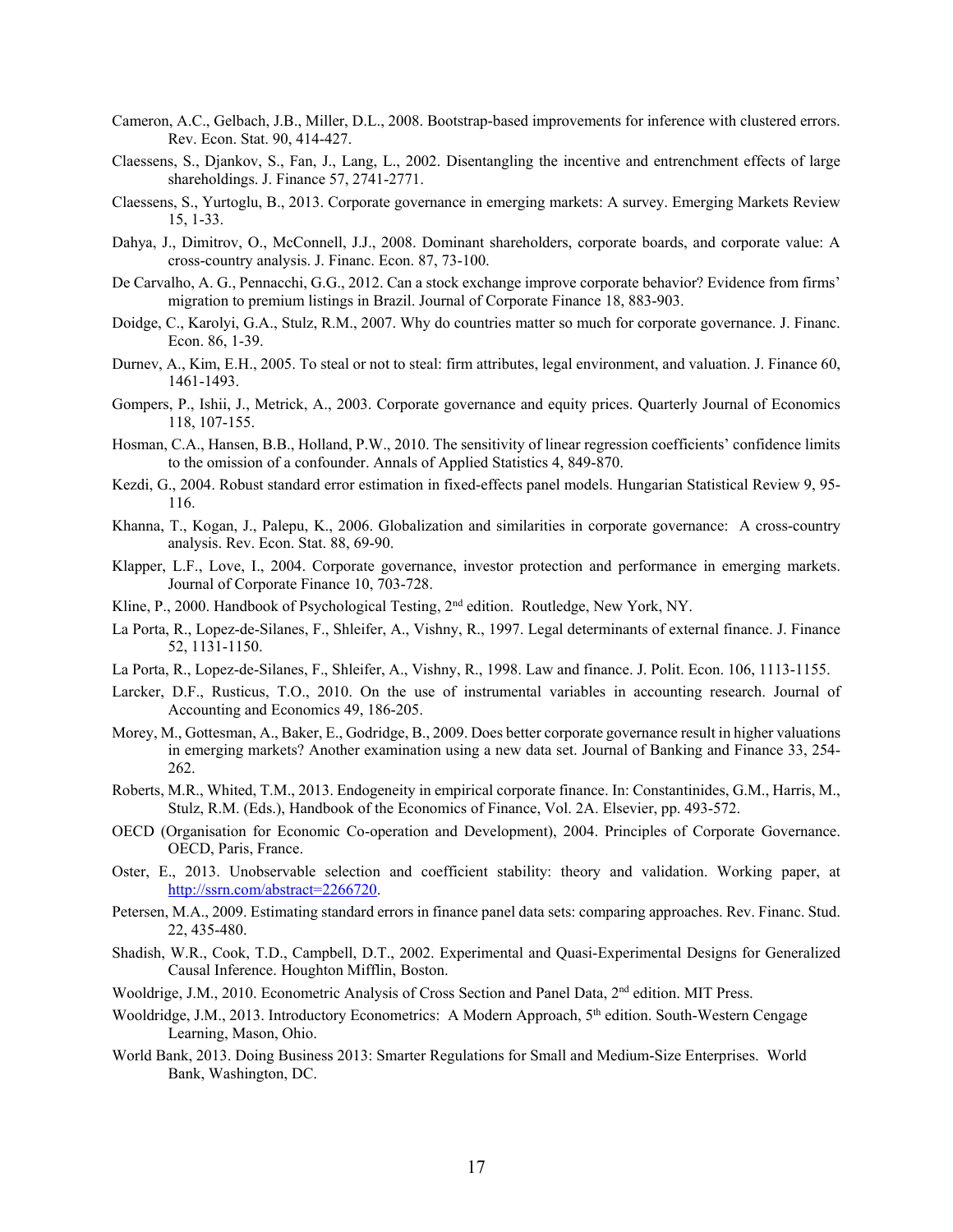### **Table 1.**

Elements of Board Structure and Disclosure subindices.

| <b>Elements</b>                                              | <b>Brazil</b>                 | India                     | Korea                   | <b>Turkey</b>           | Common<br>Index |  |  |
|--------------------------------------------------------------|-------------------------------|---------------------------|-------------------------|-------------------------|-----------------|--|--|
| Years                                                        | $2004, 06, 09$ $2006, 07, 12$ |                           | 1998-2004               | 2006-12                 |                 |  |  |
| <b>Board Structure Subindex</b>                              |                               |                           |                         |                         |                 |  |  |
| $\geq$ 1 outside director                                    | X(NP)                         | required                  | required                | $\mathbf X$             | $\mathbf X$     |  |  |
| > 1 outside director                                         | avail (NP)                    |                           |                         | $\overline{\text{X}}$   |                 |  |  |
| $\geq$ 30% outside directors                                 | X(NP)                         | required                  | common                  | avail                   | $\mathbf X$     |  |  |
| $\geq$ 50% outside directors                                 | X(NP)                         | $\mathbf X$               | $\mathbf X$             | rare                    |                 |  |  |
| > 50% outside directors                                      | rare $(NP)$                   | $\overline{\mathrm{X}}$   | $\overline{\mathrm{X}}$ | rare                    | $\bar{X}$       |  |  |
| CEO is board member                                          | common $(F)$                  | common $(F)$              | common $(F)$            | $\mathbf X$             |                 |  |  |
| CEO is NOT board chairman                                    | $\mathbf X$                   | $\mathbf X$               | avail (NP)              | $\mathbf X$             | $\mathbf X$     |  |  |
| Board has outside chair or lead director                     | NA                            | feas (NP)                 | X                       | rare                    |                 |  |  |
| $\geq$ 50% outside directors or $\geq$ 1/3 outside directors |                               |                           |                         |                         |                 |  |  |
| & and CEO is not chairman                                    | feas (NP)                     | X                         | avail (NP)              | rare                    |                 |  |  |
| Firm has outside CEO                                         | $\overline{NA}$               | feas                      | feas                    | $\overline{\mathbf{X}}$ | $-$             |  |  |
| Audit committee                                              | X                             | required                  | X                       | required                | $\overline{X}$  |  |  |
| Audit committee has non-executive chair                      | NA                            | feas $(NP)$               | common $(F)$            | X                       |                 |  |  |
| Audit committee has outside director                         | avail (NP)                    | feas $(NP)$               | common $(F)$            | $\mathbf X$             |                 |  |  |
| Audit committee has majority of outside directors            | rare $(NP)$                   | $\boldsymbol{\mathrm{X}}$ | $\mathbf X$             | NA                      |                 |  |  |
| Compensation committee                                       | rare $(NP)$                   | $\overline{X}$            | $\overline{\textbf{X}}$ | NA                      |                 |  |  |
| Outside director nominating committee                        | rare $(NP)$                   | NA                        | $\mathbf X$             | NA                      |                 |  |  |
| Corporate governance committee                               | rare (NP)                     | NA                        | rare $(F)$              | $\mathbf X$             |                 |  |  |
| Fiscal board exists                                          | X(NP)                         | NΜ                        | <b>NM</b>               | <b>NM</b>               |                 |  |  |
| Permanent fiscal board or audit committee has                |                               |                           |                         |                         |                 |  |  |
| minority shareholder representative                          | X(NP)                         | <b>NM</b>                 | <b>NM</b>               | NM                      |                 |  |  |
| <b>Disclosure Subindex</b>                                   |                               |                           |                         |                         |                 |  |  |
| RPTs are disclosed to shareholders                           | X(NP)                         | $\mathbf X$               | required                | required                | $\mathbf X$     |  |  |
| Firm has regular meetings with analysts                      | $\overline{X(NP)}$            | $\overline{X}$            | X(NP)                   | NA                      |                 |  |  |
| Firm discloses 5% holders                                    | common                        | $\overline{\textbf{X}}$   | required                | avail                   | $\mathbf X$     |  |  |
| Control group shareholder agreement disclosed                | feas                          | $\mathbf X$               | NA                      | NA                      |                 |  |  |
| Annual financials on firm website                            | $\mathbf X$                   | $\mathbf X$               | avail, NM               | $\mathbf X$             | $\mathbf X$     |  |  |
| Quarterly financial statements are consolidated              | $\overline{\mathbf{X}}$       | feas                      | feas                    | required                |                 |  |  |
| Quarterly financials on firm website                         | $\overline{X}$                | $\mathbf X$               | NA                      | $\mathbf X$             |                 |  |  |
| Firm puts annual report on firm website                      | <b>NA</b>                     | $\mathbf X$               | NA                      | $\overline{\textbf{X}}$ |                 |  |  |
| Directors' report on firm website                            | NM                            | $\boldsymbol{\mathrm{X}}$ | NM                      | NM                      |                 |  |  |
| Corp governance report on firm website                       | NΜ                            | $\bar{X}$                 | NΜ                      | $\mathbf X$             |                 |  |  |
| Firm discloses material events on firm website               | <b>NA</b>                     | <b>NA</b>                 | NA                      | $\overline{\mathrm{X}}$ |                 |  |  |
| Firm discloses annual agenda of corporate events             | $\mathbf X$                   | NA                        | required                | $\overline{\mathbf{X}}$ |                 |  |  |
| Firm charter available on firm website                       | <b>NA</b>                     | NA                        | NM                      | $\overline{\mathbf{X}}$ |                 |  |  |
| English language financial statements exist                  | $\mathbf X$                   | <b>NM</b>                 | X(NP)                   | $\overline{\text{X}}$   | $\mathbf X$     |  |  |
| Financials include statement of cash flows                   | $\overline{\text{X}}$         | required                  | required                | required                |                 |  |  |
| Financial statements in IFRS or US GAAP                      | $\overline{\textbf{X}}$       | feas                      | rare                    | required                |                 |  |  |
| MD&A discussion in financial statements                      | $\overline{\text{X}}$         | required                  | required                | <b>NA</b>               |                 |  |  |
| Shareholder voting information on firm website               | $\rm NA$                      | NA                        | NA                      | $\overline{\textbf{X}}$ |                 |  |  |
| Firm discloses list of insiders                              | $\overline{NA}$               | NA                        | NA                      | $\overline{\textbf{X}}$ |                 |  |  |
| Firm discloses director shareholdings                        | NA                            | feas (NA)                 | required                | $\overline{\textbf{X}}$ |                 |  |  |
| Controlling shareholder disclosed                            |                               |                           |                         | $\overline{\textbf{X}}$ |                 |  |  |
| Code of conduct/ethics contents disclosed                    |                               |                           |                         | $\overline{\textbf{X}}$ |                 |  |  |
| Governance charter or guidelines disclosed                   | $\rm NA$                      | avail (NP)                | NA                      | $\overline{\textbf{X}}$ |                 |  |  |
| Annual meeting results disclosed                             | required                      | NA                        | required                | $\overline{\textbf{X}}$ |                 |  |  |
| Board members' roles/employment disclosed                    | avail                         | NA                        | required                | $\mathbf X$             |                 |  |  |
| Board members' background disclosed                          | avail                         | NA                        | $\mathbf X$             | $\mathbf X$             |                 |  |  |
| Board members date of joining board disclosed                | feas                          | NA                        | required                | $\overline{X}$          |                 |  |  |
| Background of senior managers disclosed                      | avail                         | NA                        | NA                      | $\overline{\textbf{X}}$ |                 |  |  |
| Information re internal audit/control disclosed              | $\rm NA$                      | NA                        | required                | $\overline{\text{X}}$   |                 |  |  |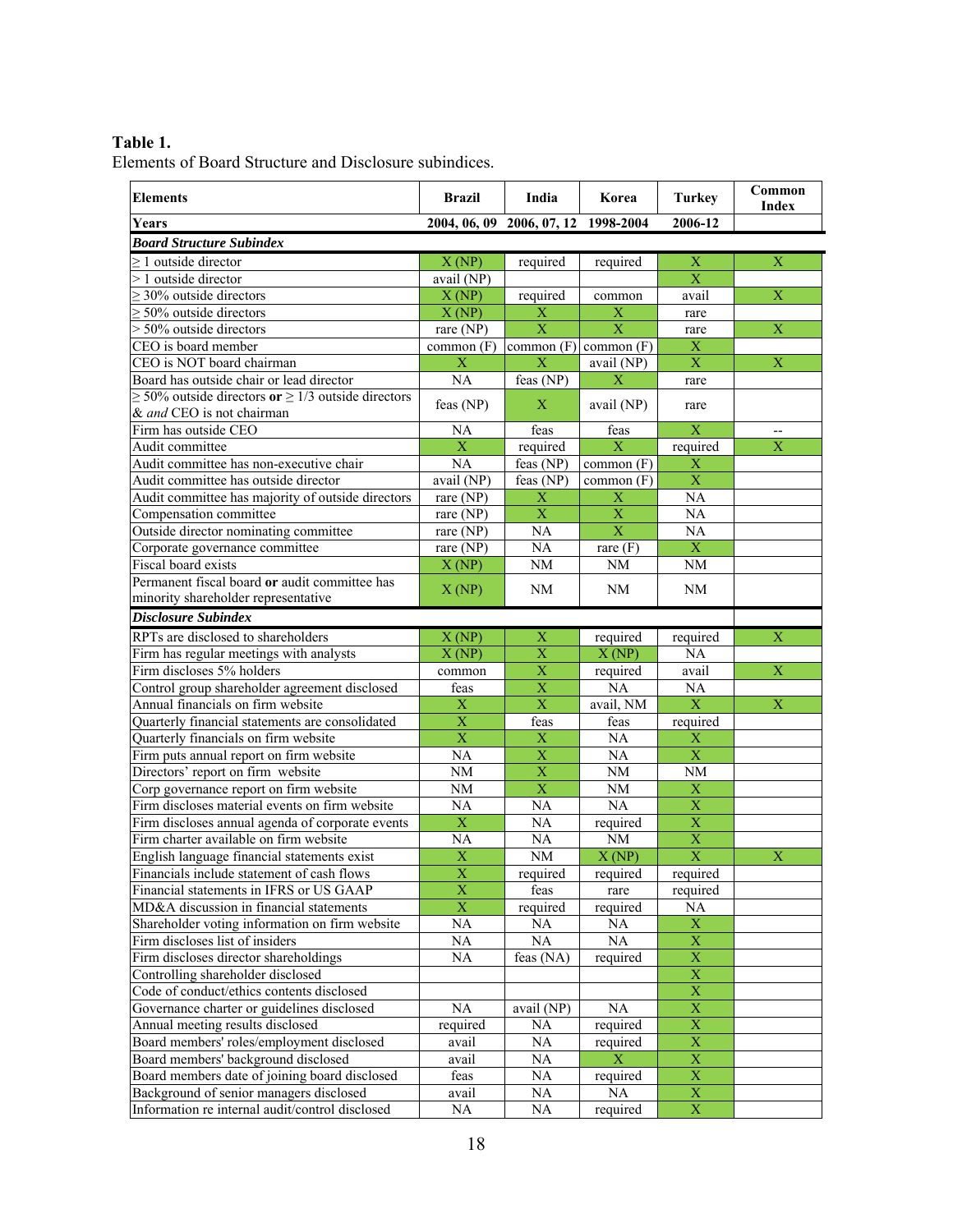| <b>Elements</b>                                 | <b>Brazil</b> | India        | Korea    | <b>Turkey</b> | Common<br><b>Index</b> |
|-------------------------------------------------|---------------|--------------|----------|---------------|------------------------|
| Number of board meetings disclosed              | avail (NP)    | feas $(NP)$  | required | X             |                        |
| Board resolutions disclosed                     | <b>NA</b>     | <b>NA</b>    | required |               |                        |
| Executive director compensation disclosed       | NA            | <b>NA</b>    | required |               |                        |
| Auditor does not provide non-audit services     | X(NP)         | $\mathbf{X}$ | feas     | NA            |                        |
| Non-audit fees $\leq$ 25% of total auditor fees | NA            | X            | feas     | <b>NA</b>     |                        |
| Full board reviews auditor's recommendations    | NA            | Х            | NA       | <b>NA</b>     |                        |
| Audit partner is rotated every 5 years          | NΜ            | X            | feas     | <b>NA</b>     |                        |

Notes on cell entries:  $X =$  element used; avail = not used, but data is available; (feas or F) = data could be collected with substantial effort; NA = data not available; NP = data from private survey; not publicly available; NM = not meaningful; required = required by law; rare = avail but rare; common = avail but nearly universal.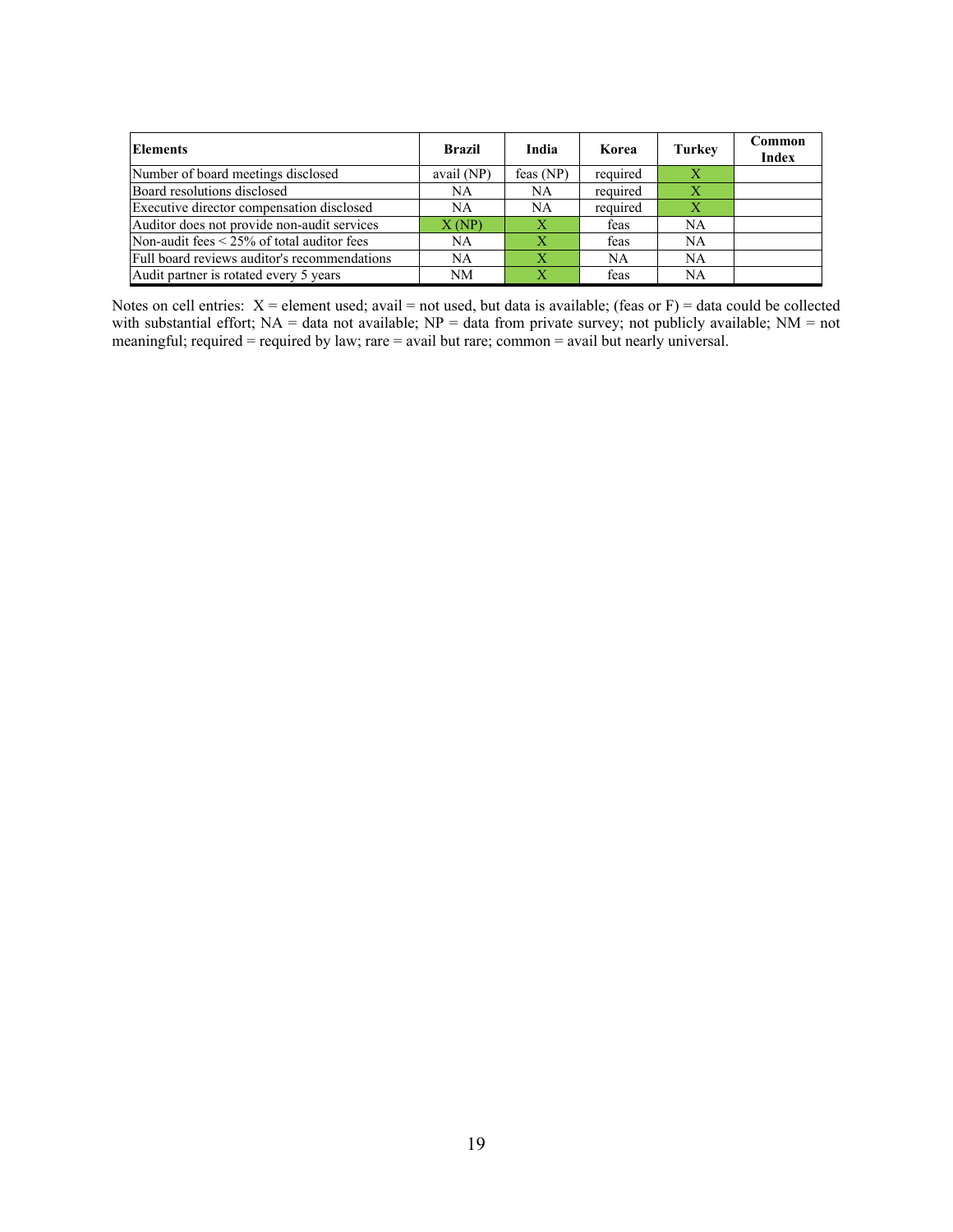|                          | Definitions                                                                                   | Mean             | Std.<br>Dev. | Min     | Max   |
|--------------------------|-----------------------------------------------------------------------------------------------|------------------|--------------|---------|-------|
| BCGI                     | Brazil Corporate Governance Index                                                             | 62.1             | 15.4         | 19.1    | 91.5  |
| <i>ICGI</i>              | India Corporate Governance Index                                                              | 59.2             | 10.8         | 24.6    | 86.9  |
| <b>KCGI</b>              | Korea Corporate Governance Index                                                              | 33.9             | 11           | 7.9     | 88.3  |
| RCGI                     | Russia Corporate Governance Index (normalized)                                                | $\boldsymbol{0}$ | $\mathbf{1}$ | $-2.9$  | 3.51  |
| <b>TCGI</b>              | Turkey Corporate Governance Index                                                             | 54.3             | 16.4         | 11.6    | 96.5  |
| Pooled CGI               | Pooled Corporate Governance Index (normalized)                                                | $\boldsymbol{0}$ | 1            | $-2.98$ | 5.21  |
| Common Index             | Index of 15 elements available in Brazil, India, Korea<br>and Turkey (normalized)             | $\theta$         | 1            | $-3.6$  | 5.56  |
| Pooled Non-common<br>CGI | Pooled CGI, excluding elements of Common Index<br>(normalized)                                | $\boldsymbol{0}$ | $\mathbf{1}$ | $-2.32$ | 3.69  |
| Tobin's $q$              | (book value of debt + market value of common stock)/<br>book value of assets                  | 1.14             | 1.11         | 0.23    | 32.87 |
| ln (assets)              | natural logarithm of book value of assets                                                     | 10.59            | 5.32         | 3.34    | 25.34 |
|                          | natural logarithm of (years since public listing $+1$ )                                       | 3.12             | 1.77         | 0.00    | 7.60  |
| <i>ln</i> (listed years) | India: Use years since incorporation                                                          |                  |              |         |       |
| Leverage*                | (Total liabilities)/assets. India: Use total debt.                                            | 0.50             | 0.24         | 0.00    | 3.33  |
| Net Income/assets**      | Ratio of net income over assets                                                               | 0.03             | 0.10         | $-0.69$ | 0.46  |
| EBIT/sales**             | Earnings before interest and tax (EBIT)/total sales                                           | 0.09             | 0.52         | $-2.62$ | 14.24 |
| 3-yr sales growth**      | Geometric average sales growth during past three years<br>(or available period if less)       | 0.11             | 0.28         | $-0.73$ | 2.30  |
| PPE/sales*               | Ratio of property, plant, and equipment (PPE) to sales                                        | 0.52             | 1.06         | 0.00    | 22.88 |
| Share turnover*          | (shares traded in year $t$ )/(shares outstanding), adjusted for<br>share issuances and splits | 3.21             | 5.12         | 0.00    | 32.77 |
| Inside ownership         | Fractional ownership of common (and equivalent) shares<br>by largest shareholder              | 0.31             | 0.23         | 0.00    | 1.00  |
| Foreign ownership        | Fractional ownership by foreigners                                                            | 0.07             | 0.12         | 0.00    | 0.94  |
| State ownership          | Fractional ownership by the state                                                             | 0.01             | 0.04         | 0.00    | 0.49  |
| Free Float               | Fraction of shares floating on the stock exchange<br>(excludes shares held by insiders)       | 0.61             | 0.22         | 0.02    | 1.00  |
| Capex/PPE*               | Ratio of capital expenditures to PPE                                                          | 0.13             | 0.15         | 0.00    | 0.97  |
| R&D/sales*               | Ratio of R&D expenditures to total sales                                                      | 0.01             | 0.11         | 0.00    | 7.69  |
| Advertising/sales*       | Ratio of advertising expense to total sales                                                   | 0.02             | 0.71         | 0.00    | 0.10  |
| Exports/sales*           | Ratio of export revenue to total sales                                                        | 0.24             | 0.29         | 0.00    | 0.99  |
| Market share             | Firm's share of sales by all public firms in same industry                                    | 0.09             | 0.19         | 0.00    | 1.00  |
| Business group           | 1 if firm belongs to business group in year $t$ , 0 otherwise.                                | 0.35             | 0.48         | 0.00    | 1.00  |
| <b>MSCI</b>              | 1 if firm belongs to Morgan Stanley Capital International<br>Index (MSCI)                     | 0.10             | 0.30         | 0.00    | 1.00  |
| US cross listing         | 1 if cross-listed in US (any level) in year $t$ , 0 otherwise                                 | 0.06             | 0.25         | 0.00    | 1.00  |
| industry dummies         | country specific; mapped to US 2-digit SIC codes                                              | n.m.             | n.m.         | n.m     | n.m.  |

**Table 2**  Definitions and summary data for principal variables.

Notes. Income statement (balance sheet) amounts are measured for each year *t* (at end of year *t*). \* = winsorized at 99% ( $**$  = also winsorized at 1%) in Table 6.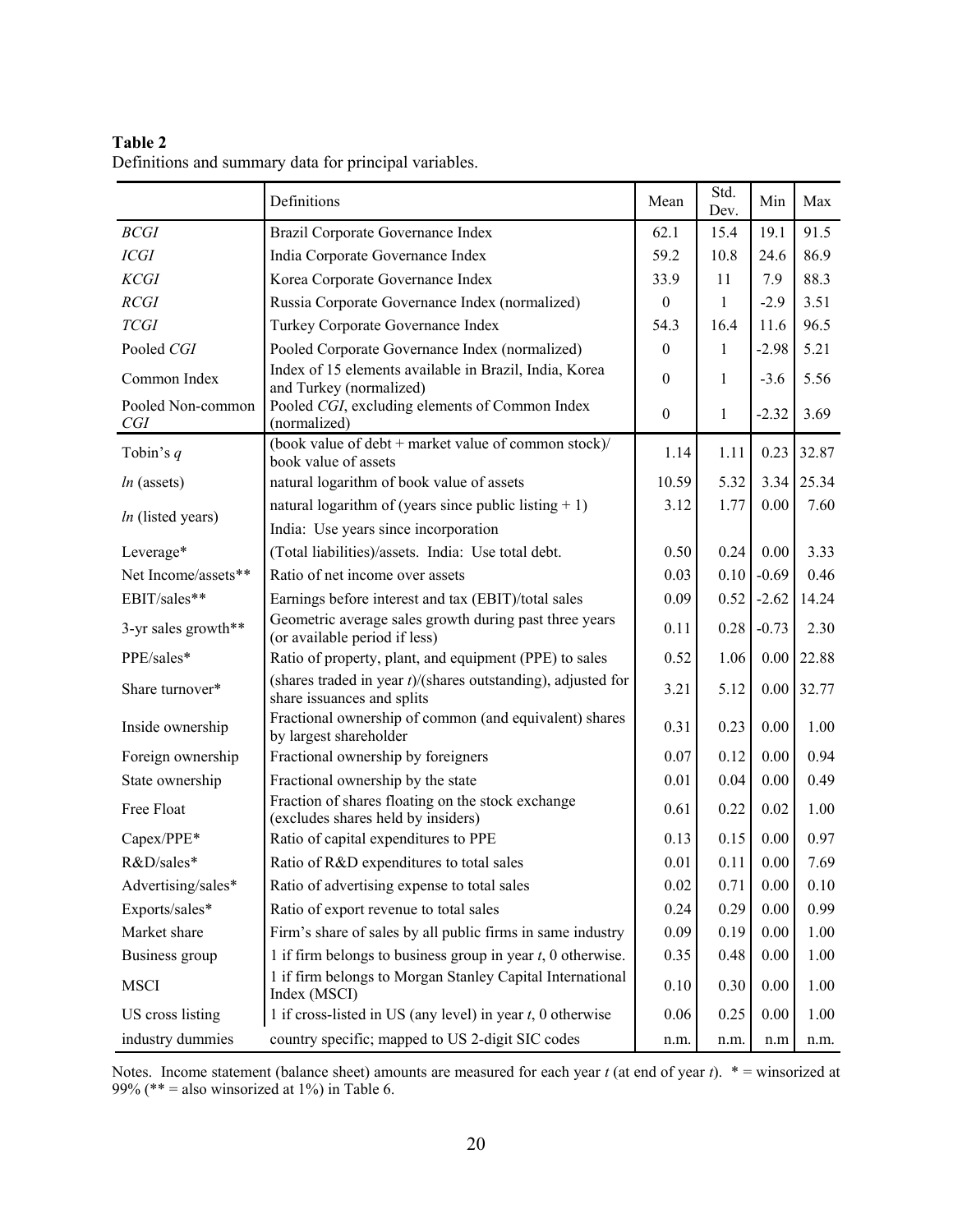# **Table 3**  Country-level regressions with firm random effects (RE) and fixed effects (FE).

| <b>Dependent Variable</b> | $ln(Tobin's q)$ ; outliers excluded |                    |             |                   |                   |              |              |                    |              |                    |
|---------------------------|-------------------------------------|--------------------|-------------|-------------------|-------------------|--------------|--------------|--------------------|--------------|--------------------|
| Country (years)           |                                     | Brazil (2004-2009) |             | India (2006-2012) | Korea (1998-2004) |              |              | Turkey (2006-2012) |              | Russia (1999-2005) |
| Method                    | <b>RE</b>                           | FE                 | RE          | FE                | <b>RE</b>         | FE           | <b>RE</b>    | FE                 | RE           | $\rm FE$           |
| normalized Country        | $0.112***$                          | 0.074              | $0.066***$  | $0.079**$         | $0.048***$        | $0.044***$   | $0.073***$   | $0.074***$         | $0.094***$   | $0.067***$         |
| CGI                       | (2.97)                              | (0.95)             | (2.63)      | (2.30)            | (6.28)            | (5.17)       | (3.17)       | (3.00)             | (6.22)       | (2.75)             |
| (w. industry clusters)    | $(2.91)$ ***                        | (0.95)             | $(1.86)$ *  | $(1.71)^*$        | $(6.86)$ ***      | $(7.80)$ *** | $(4.39)$ *** | $(4.14)$ ***       | $(4.60)$ *** | $(2.64)$ ***       |
| No. of industry clusters  | 38                                  | 26                 | 32          | 29                | 48                | 47           | 35           | 35                 | 49           | 49                 |
| Ln (Assets)               | $-0.050**$                          | $-0.345***$        | 0.035       | $-0.385***$       | $-0.047***$       | $-0.053***$  | $-0.124***$  | $-0.218***$        | $-0.131***$  | $-0.226***$        |
|                           | $(-2.30)$                           | $(-3.95)$          | (0.98)      | $(-3.73)$         | $(-6.49)$         | $(-3.59)$    | $(-5.59)$    | $(-4.43)$          | $(-5.75)$    | $(-4.79)$          |
| Years Listed              | $-0.139***$                         | $-0.381**$         | $-2.890$    | 26.680***         | $-0.076***$       | $-0.145***$  | $-0.052$     | $-0.121**$         |              |                    |
|                           | $(-3.62)$                           | $(-2.31)$          | $(-1.04)$   | (2.96)            | $(-8.90)$         | $(-4.90)$    | $(-1.31)$    | $(-2.23)$          |              |                    |
| Leverage                  | $0.353***$                          | $-0.228$           | $-0.652***$ | 0.492             | $0.741***$        | $0.734***$   | $0.703***$   | $0.811***$         | $0.453***$   | $0.375**$          |
|                           | (5.80)                              | $(-0.72)$          | $(-2.85)$   | (1.28)            | (22.46)           | (17.59)      | (6.62)       | (5.54)             | (3.89)       | (2.30)             |
| Net income/assets         | 0.342                               | $-1.031*$          | $1.622**$   | 1.128             | $0.142***$        | $0.149***$   | $0.463***$   | $0.380***$         | $0.787***$   | 0.359              |
|                           | (1.38)                              | $(-1.95)$          | (2.05)      | (1.34)            | (3.80)            | (3.88)       | (3.44)       | (2.69)             | (2.87)       | (1.30)             |
| EBIT/sales                | $0.006***$                          | 0.727              | $-0.000$    | 0.013             | $-0.006**$        | $-0.009**$   | $-0.016$     | $-0.048$           |              |                    |
|                           | (3.19)                              | (1.22)             | $(-0.58)$   | (0.40)            | $(-1.98)$         | $(-2.21)$    | $(-1.26)$    | $(-0.56)$          |              |                    |
| Sales growth              | 0.039                               | $0.197**$          | $0.427***$  | 0.157             | $-0.000$          | $-0.000***$  | $0.180**$    | $0.185**$          | $0.190***$   | $0.248***$         |
|                           | (0.76)                              | (2.44)             | (3.28)      | (0.74)            | $(-1.25)$         | $(-2.63)$    | (2.24)       | (2.25)             | (3.16)       | (3.76)             |
| PPE/sales                 | $-0.014$                            | 0.039              | $0.001***$  | 0.001             | $-0.011**$        | $-0.014**$   | 0.011        | 0.018              |              |                    |
|                           | $(-1.25)$                           | (1.06)             | (5.14)      | (0.24)            | $(-2.07)$         | $(-2.52)$    | (1.40)       | (1.44)             |              |                    |
| Share turnover            | 0.031                               | 0.052              | $0.464***$  | $0.744***$        | $0.005***$        | $0.005***$   | 0.012        | $0.016*$           | $-1.503*$    | $-1.498*$          |
|                           | (0.80)                              | (1.15)             | (3.64)      | (3.27)            | (6.78)            | (6.62)       | (1.08)       | (1.70)             | $(-1.95)$    | $(-1.67)$          |
| Inside ownership          | 0.007                               | 0.260              |             |                   | $-0.187***$       | $-0.175***$  | 0.204        | 0.341              |              |                    |
|                           | (0.08)                              | (1.32)             |             |                   | $(-3.93)$         | $(-2.66)$    | (1.20)       | (1.12)             |              |                    |
| Foreign ownership         |                                     |                    | $1.221***$  | $2.632***$        | $0.465***$        | $0.447***$   | $-0.576***$  | $-0.709***$        |              |                    |
|                           |                                     |                    | (3.52)      | (3.78)            | (7.64)            | (6.52)       | $(-2.64)$    | $(-2.97)$          |              |                    |
| State ownership           | 0.028                               | $-2.485***$        | 0.003       | $-34.874***$      | 0.143             | $0.210*$     | $0.430**$    | $0.740***$         |              |                    |
|                           | (0.09)                              | $(-3.56)$          | (0.00)      | $(-4.96)$         | (1.55)            | (1.93)       | (2.35)       | (7.21)             |              |                    |
| Free Float                |                                     |                    |             |                   | $-0.139***$       | $-0.173***$  | $-0.002$     | $-0.001$           |              |                    |
|                           |                                     |                    |             |                   | $(-3.32)$         | $(-3.27)$    | $(-1.47)$    | $(-0.79)$          |              |                    |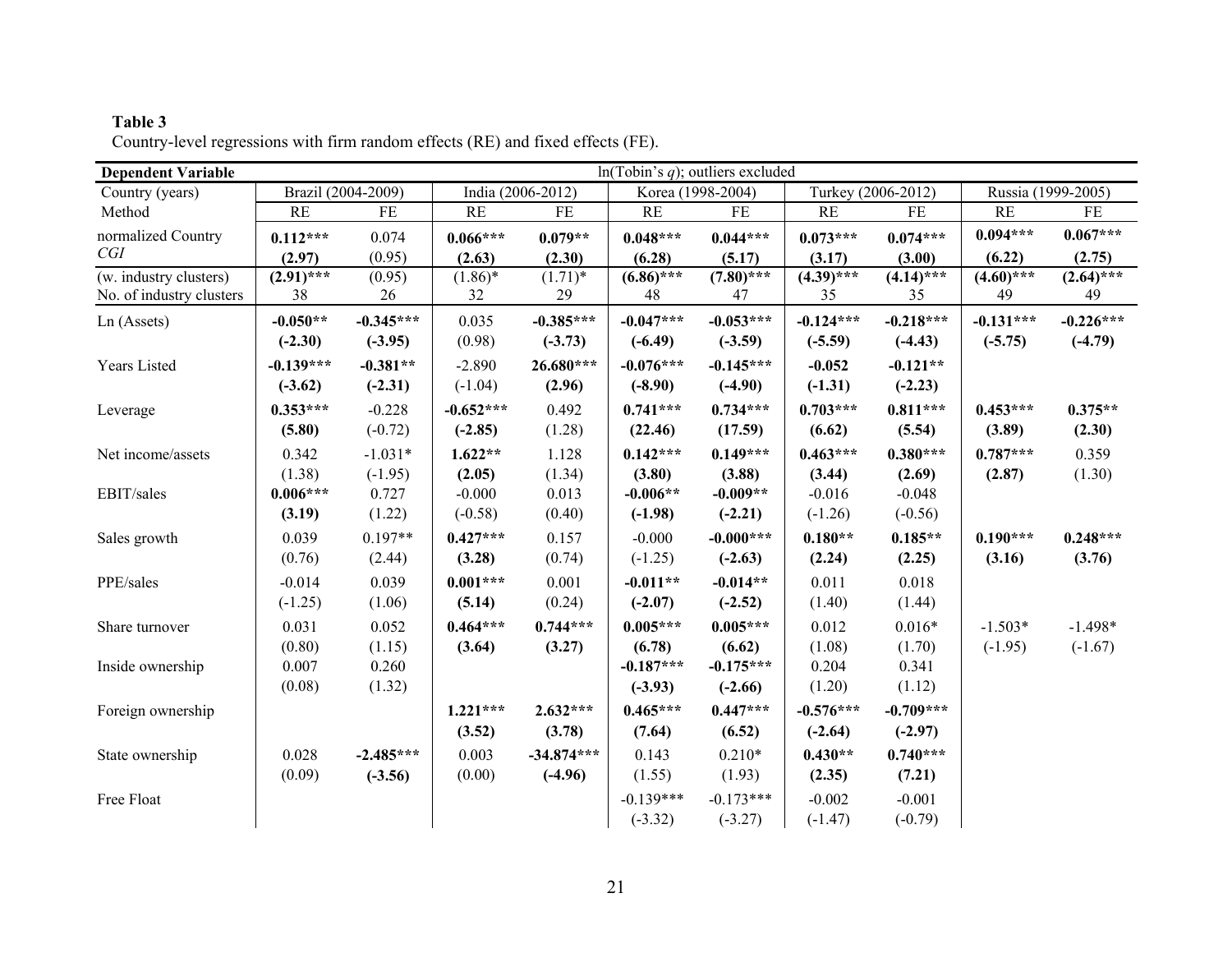| <b>Dependent Variable</b> | $ln(Tobin's q)$ ; outliers excluded |                         |           |                         |            |                                                       |                          |            |                          |            |
|---------------------------|-------------------------------------|-------------------------|-----------|-------------------------|------------|-------------------------------------------------------|--------------------------|------------|--------------------------|------------|
| Country (years)           |                                     | Brazil (2004-2009)      |           | India (2006-2012)       |            | Korea (1998-2004)                                     | Turkey (2006-2012)       |            | Russia (1999-2005)       |            |
| Method                    | <b>RE</b>                           | FE                      | <b>RE</b> | FE                      | <b>RE</b>  | FE                                                    | <b>RE</b>                | FE         | RE                       | FE         |
| Capex/PPE                 |                                     |                         | $-0.000$  | $-0.000$                | $0.094***$ | $0.070***$                                            | $0.004**$                | 0.002      |                          |            |
|                           |                                     |                         | $(-0.12)$ | $(-0.85)$               | (3.98)     | (3.09)                                                | (2.35)                   | (0.73)     |                          |            |
| R&D/sales                 |                                     |                         | 3.825*    | $-0.440$                | $0.030***$ | $0.024***$                                            | 0.088                    | 0.234      |                          |            |
|                           |                                     |                         | (1.67)    | $(-0.07)$               | (5.97)     | (3.18)                                                | (0.32)                   | (1.03)     |                          |            |
| Advertising/sales         |                                     |                         | 0.022     | $-0.786$                | $1.136***$ | 0.978*                                                |                          |            |                          |            |
|                           |                                     |                         | (0.68)    | $(-0.40)$               | (2.61)     | (1.69)                                                |                          |            |                          |            |
| Exports/sales             |                                     |                         | $-0.060$  | $-0.005$                | $-0.052**$ | $-0.057*$                                             | $-0.050$                 | $-0.051$   |                          |            |
|                           |                                     |                         | $(-0.48)$ | $(-0.02)$               | $(-2.42)$  | $(-1.93)$                                             | $(-0.43)$                | $(-0.41)$  |                          |            |
| Market Share              |                                     |                         |           |                         | $0.186***$ | $0.169**$                                             | $0.436***$               | $0.738***$ |                          |            |
|                           |                                     |                         |           |                         | (2.78)     | (2.31)                                                | (2.80)                   | (3.36)     |                          |            |
| Business group dummy      |                                     |                         | 0.049     | 0.018                   | $0.036**$  |                                                       | 0.088                    |            |                          |            |
|                           |                                     |                         | (0.67)    | (0.06)                  | (2.17)     |                                                       | (1.41)                   |            |                          |            |
| Cross-listing dummy       | $0.202**$                           | $-0.162$                | $-0.121$  | $-0.846***$             | 0.037      | 0.044                                                 | $-0.014$                 | $-0.029$   |                          |            |
|                           | (2.45)                              | $(-0.55)$               | $(-1.30)$ | $(-2.69)$               | (0.91)     | (0.82)                                                | $(-0.34)$                | $(-0.69)$  |                          |            |
| <b>MSCI</b>               |                                     |                         | 0.183     |                         | $0.039**$  | 0.017                                                 | 0.094                    | $-0.073*$  | $0.375***$               |            |
|                           |                                     |                         | (1.19)    |                         | (2.22)     | (0.91)                                                | (1.20)                   | $(-1.83)$  | (5.20)                   |            |
| Russia RTS stock index    |                                     |                         |           |                         |            |                                                       |                          |            | $0.343***$               | $0.362***$ |
|                           |                                     |                         |           |                         |            |                                                       |                          |            | (5.72)                   | (5.90)     |
| constant, year dummies    | Y                                   | Y                       | Y         | Y                       | Y          | Y                                                     | Y                        | Y          | Y                        | Y          |
| Observations              | 236                                 | 158                     | 636       | 435                     | 3,285      | 3,270                                                 | 1,126                    | 1,126      | 964                      | 964        |
| Number of firms           | 159                                 | 81                      | 399       | 198                     | 669        | 654                                                   | 196                      | 196        | 240                      | 240        |
| Hausman test $(\chi^2)$   |                                     | $31.51(14) (p=0.0047)$  |           | n.a.                    |            | n.a.                                                  | 123.28 (24) $(p=0.0000)$ |            | n.a.                     |            |
| $CRE$ (F for all vars.)   |                                     | 73.73 (15) $(p=0.0000)$ |           | 48.34 (23) $(p=0.0015)$ |            | 1525.10 (72) $(p=0.0000)$<br>320.69 (24) $(p=0.0000)$ |                          |            | 164.95 (33) $(p=0.0000)$ |            |
| CRE (t for CGI alone)     |                                     | 0.60                    |           | 1.32                    |            | 1.49                                                  |                          | 0.07       | $2.44**$                 |            |
| Median REλ                | 0.33                                |                         | 0.29      |                         | 0.64       |                                                       | 0.72                     |            | 0.71                     |            |
| $R^2$                     | 0.385                               | 0.457                   | 0.363     | 0.365                   | 0.527      | 0.383                                                 | 0.412                    | 0.480      | 0.63                     | 0.46       |

Notes. *t*-statistics with firm clusters (firm-index clusters in Russia)) in parentheses.  $R^2$  is overall for RE; within for FE. \*, \*\*, and \*\*\* respectively indicate significance levels at 10%, 5%, and 1% levels. Significant results (at 5% level or better) are in **boldface**.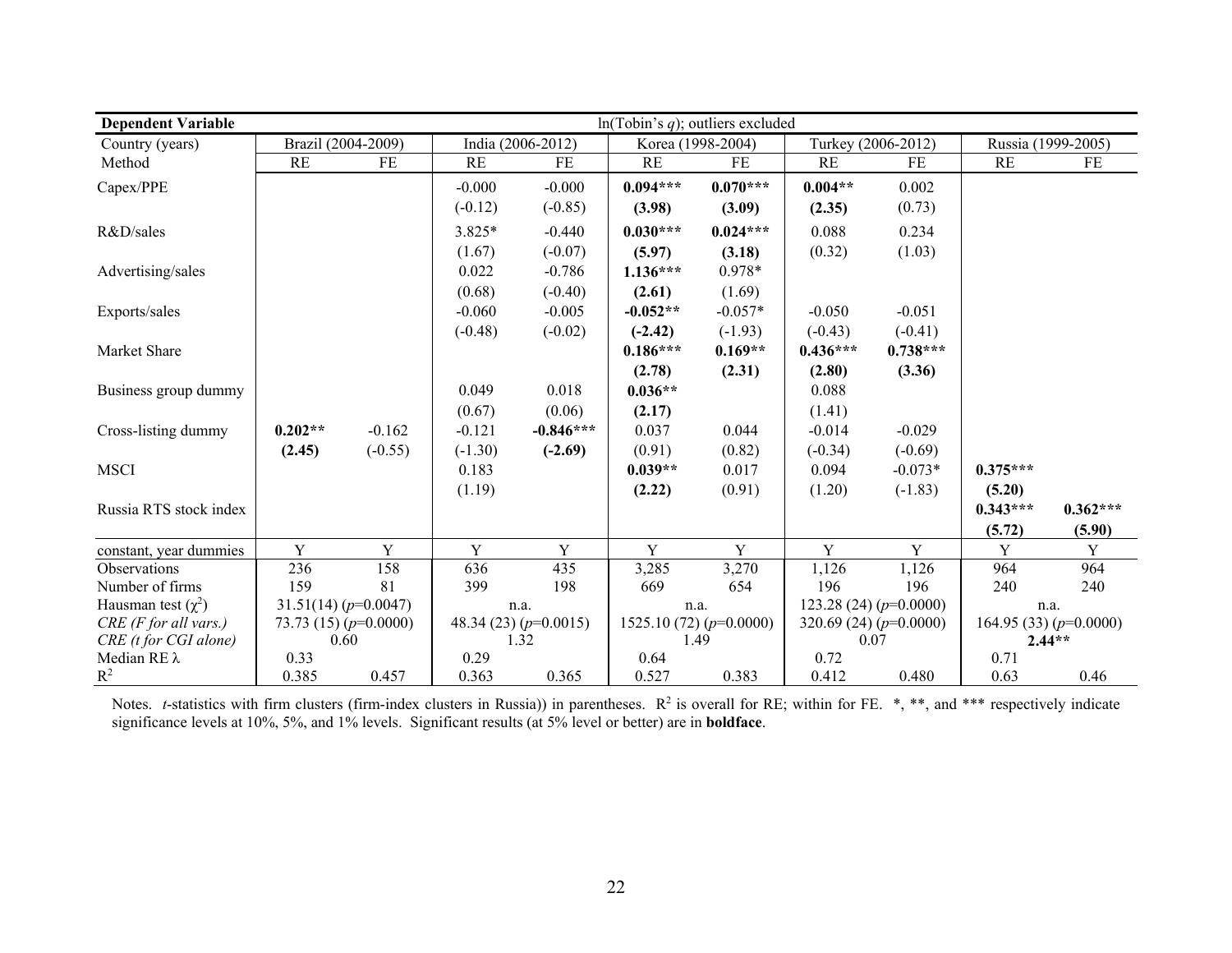#### **Table 4**

Pooled multicountry RE and FE regressions.

|     |                                       |                                            | Dependent variable         | $ln(Tobin's q)$ , outliers excluded for each country-year |                                      |                          |                           |                   |               |  |  |  |
|-----|---------------------------------------|--------------------------------------------|----------------------------|-----------------------------------------------------------|--------------------------------------|--------------------------|---------------------------|-------------------|---------------|--|--|--|
|     |                                       |                                            |                            |                                                           | <b>Separate</b>                      | <b>Included together</b> |                           | Included together |               |  |  |  |
|     |                                       |                                            |                            | (1)                                                       | (2)                                  | (3)                      |                           | (4)               |               |  |  |  |
|     | <b>Models</b>                         | <b>Covariates</b>                          |                            |                                                           | Pooled CGI Common Index Common Index |                          | Pooled Non-<br>common CGI | Common Index      | Pooled<br>CGI |  |  |  |
|     |                                       |                                            | Coefficient                | $0.062***$                                                | $0.014**$                            | 0.002                    | $0.087***$                | $-0.012$          | $0.064***$    |  |  |  |
|     |                                       |                                            |                            | (6.67)                                                    | (1.90)                               | (0.23)                   | (6.58)                    | $(-1.53)$         | (6.31)        |  |  |  |
|     |                                       | common covariates *                        | (w ind'y*country clusters) | (5.62)                                                    | $(1.73)*$                            | (0.22)                   | (7.68)                    | (1.68)            | (6.52)        |  |  |  |
| (1) | RE (unweighted)                       | country dummies; year *<br>country dummies | $CRE$ (F for all vars.)    | 219.77 (59)                                               | 187.70(59)                           | 190.91(60)               |                           | 191.63 (60)       |               |  |  |  |
|     |                                       |                                            | CRE (t for CGI alone)      | $-0.21$                                                   | 1.18                                 | 0.49                     | 1.15                      | 0.74              | $-0.02$       |  |  |  |
|     |                                       |                                            | Median RE λ                | 0.689                                                     | 0.695                                | 0.695                    |                           | 0.695             |               |  |  |  |
|     |                                       |                                            | Overall $\mathbb{R}^2$     | 0.54                                                      | 0.55                                 | 0.56                     |                           | 0.56              |               |  |  |  |
|     |                                       |                                            | Coefficient                | $0.063***$                                                | 0.008                                | 0.000                    | $0.079***$                | $-0.011$          | $0.057***$    |  |  |  |
| (2) | FE (weighted)                         | same as $(1)$                              |                            | (3.86)                                                    | (0.56)                               | (0.00)                   | (2.73)                    | $(-0.85)$         | (3.28)        |  |  |  |
|     |                                       |                                            | (w ind'y*country clusters) | (3.13)                                                    | (0.50)                               | (0.00)                   | (2.84)                    | $(-0.88)$         | (3.29)        |  |  |  |
|     |                                       |                                            | Within $\mathbb{R}^2$      | 0.43                                                      | 0.42                                 |                          | 0.43                      |                   |               |  |  |  |
|     | <b>Results with weaker covariates</b> |                                            |                            |                                                           |                                      |                          |                           |                   |               |  |  |  |
|     |                                       | common covariates; year Coefficient        |                            | $0.081***$                                                | $0.026*$                             | 0.016                    | $0.103***$                | $-0.000$          | $0.075***$    |  |  |  |
| (3) | FE (weighted)                         | (not interacted w.                         |                            | (4.64)                                                    | (1.85)                               | (1.23)                   | (3.01)                    | $(-0.02)$         | (3.94)        |  |  |  |
|     |                                       | country dummies                            | Within $\mathbb{R}^2$      | 0.35                                                      | 0.33                                 | 0.35                     |                           | 0.36              |               |  |  |  |

Notes. Indices are defined in text. Coefficients on covariates are suppressed. FE regressions use country weights = (1/no. of firms). All correlated random effects (CRE) p-values are 0.0000. *t*-statistics with firm (or, where indicated, industry\*country clusters are in parentheses. No. of industry clusters = 154 for RE, 141 for FE, \*, \*\*, and \*\*\* respectively indicate significance levels at 10%, 5%, and 1% levels. Significant results (at 5% level or better) are in **boldface**.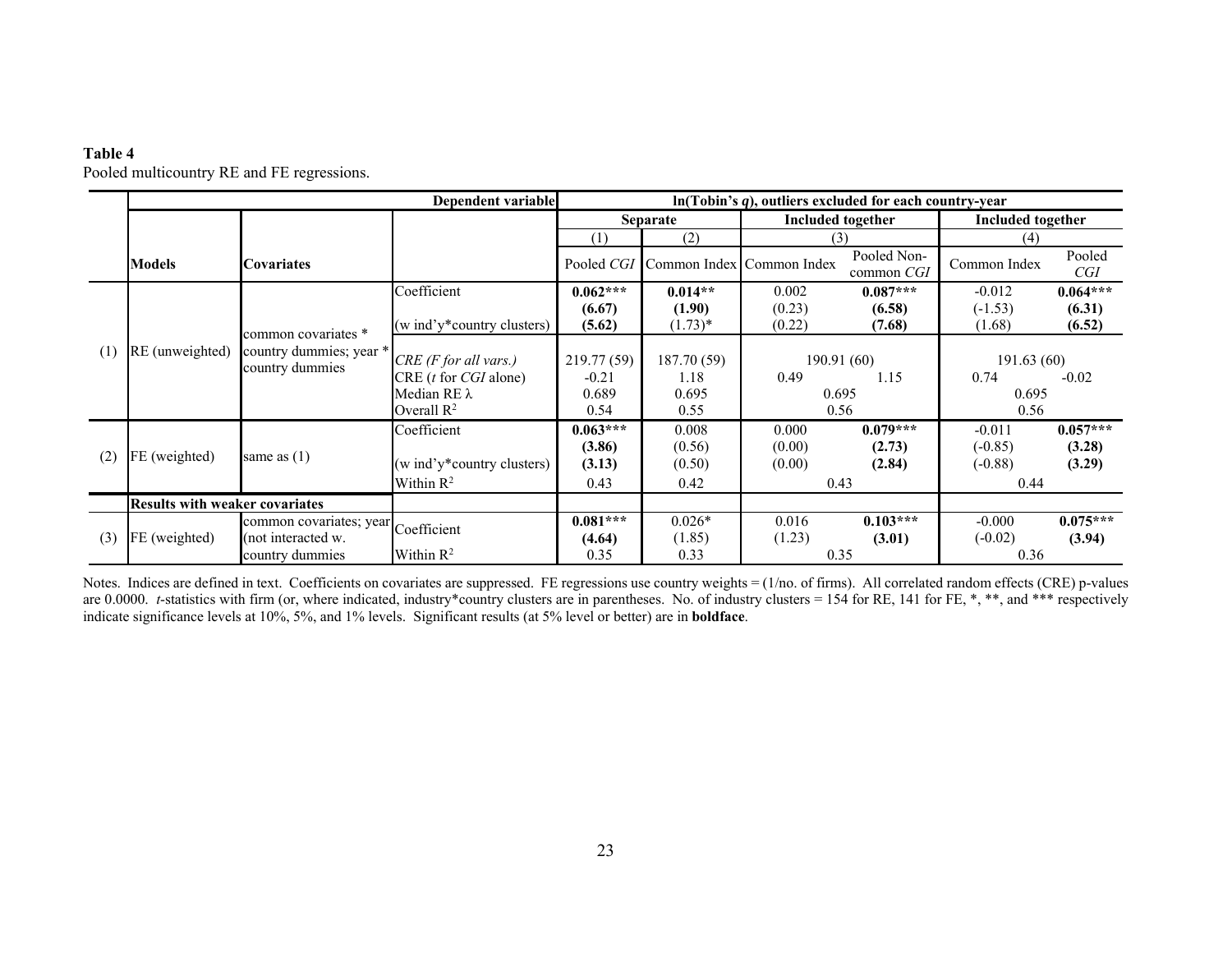#### **Table 5.**

Lower bounds on FE estimates for corporate governance indices.

|      |                     |                 | Narrow                 | Base        |                | Omitted variable based on |               | ACT-O Bounds                  |                |                                                                              |  |
|------|---------------------|-----------------|------------------------|-------------|----------------|---------------------------|---------------|-------------------------------|----------------|------------------------------------------------------------------------------|--|
|      |                     |                 | (1)                    | (2)         | (3)            | (4)                       | (5)           | (6)                           | (7)            | (8)                                                                          |  |
| Rows | Governance<br>Index | Covariates      |                        |             | one covariate  | one covariate             |               | two covariates all growth and | all covariates |                                                                              |  |
|      |                     |                 |                        |             | (strongly)     | (strongly)                | (strongly)    | intangibles                   |                |                                                                              |  |
|      |                     |                 |                        |             | predicts $q$ ) | predicts $CGI$            | predict both) | covariates                    |                |                                                                              |  |
|      |                     |                 | $\hat{\beta}_{narrow}$ |             |                | $\beta_{lower}$           |               |                               |                |                                                                              |  |
| (1)  | Pooled CGI          | common* country | $0.0594***$            | $0.0633***$ | $0.0626***$    | $0.0622***$               | $0.0595***$   | $0.0607***$                   | $0.0518***$    | $ \hat{\beta}_{lower} -  \hat{\beta}_{narrow} - \hat{\beta} $<br>$0.0594***$ |  |
|      |                     |                 | (5.26)                 | (3.86)      | (3.81)         | (3.79)                    | (3.63)        | (3.70)                        | (3.15)         | (3.62)                                                                       |  |
| (2)  | Pooled CGI          | common          | $0.0906***$            | $0.0829***$ | $0.0828***$    | $0.0816***$               | $0.0809***$   | $0.0822***$                   | $0.0802***$    | $0.0752***$                                                                  |  |
|      |                     |                 | (5.26)                 | (4.81)      | (4.80)         | (4.73)                    | (4.69)        | (4.76)                        | (4.65)         | (4.36)                                                                       |  |
| (3)  | Brazil CGI          | country         | 0.0843                 | 0.074       | 0.0723         | 0.0646                    | 0.0462        | 0.0630                        | 0.0445         | 0.0637                                                                       |  |
|      |                     |                 | (1.07)                 | (0.95)      | (0.92)         | (0.8308)                  | (0.59)        | (0.81)                        | (0.57)         | (0.82)                                                                       |  |
| (4)  | India CGI           | country         | $0.0892***$            | $0.0790**$  | $0.0782***$    | $0.0782***$               | $0.0782***$   | $0.0782***$                   | 0.0530         | $0.0688***$                                                                  |  |
|      |                     |                 | (2.89)                 | (2.30)      | (2.27)         | (2.27)                    | (2.27)        | (2.27)                        | (1.54)         | (2.00)                                                                       |  |
| (5)  | Korea CGI           | country         | $0.0452***$            | $0.0448***$ | $0.0439***$    | $0.0423***$               | $0.0369***$   | $0.0447***$                   | $0.0372***$    | $0.0444***$                                                                  |  |
|      |                     |                 | (4.99)                 | (5.33)      | (5.22)         | (5.02)                    | (4.38)        | (5.32)                        | (4.42)         | (5.28)                                                                       |  |
| (6)  | Turkey CGI          | country         | $.0769***$             | $0.0740**$  | $0.0714**$     | $0.0714**$                | $0.0714**$    | $0.0732**$                    | $0.0527**$     | $0.0711***$                                                                  |  |
|      |                     |                 | (3.79)                 | (3.00)      | (2.89)         | (2.89)                    | (2.89)        | (2.97)                        | (2.14)         | (2.88)                                                                       |  |
| (7)  | Russia CGI          | country         | $0.0645**$             | $0.0670***$ | $0.0669***$    | $0.0658***$               | $0.0595***$   | $0.0645***$                   | $0.0570***$    | $0.0645**$                                                                   |  |
|      |                     |                 | (2.48)                 | (2.75)      | (2.74)         | (2.70)                    | (2.44)        | (2.64)                        | (2.34)         | (2.65)                                                                       |  |

Notes. Table presents Hosman, Hansen and Holland (2010) (HHH) and Altonji, Elder, Taber – Oster (ACT-O) lower bounds on FE estimates. Column (1) shows coefficients for pooled *CGI* and country *CGI*s from "narrow" FE regressions, for which the only covariates are year\*country dummies (row (1) or year dummies (row (2)). Column (2) adds covariates. Columns (3)-(7) show HHH lower bounds on coefficient estimate under different assumptions about omitted covariates. Column (8) shows ACT-O lower bound. *<sup>t</sup>*statistics (using standard errors from regressions in column (2) are in parentheses. \*,\*\*, and \*\*\* respectively indicate significance levels at 10%, 5%, and 1% levels. Significant results (at 5% level or better) are in **boldface**.